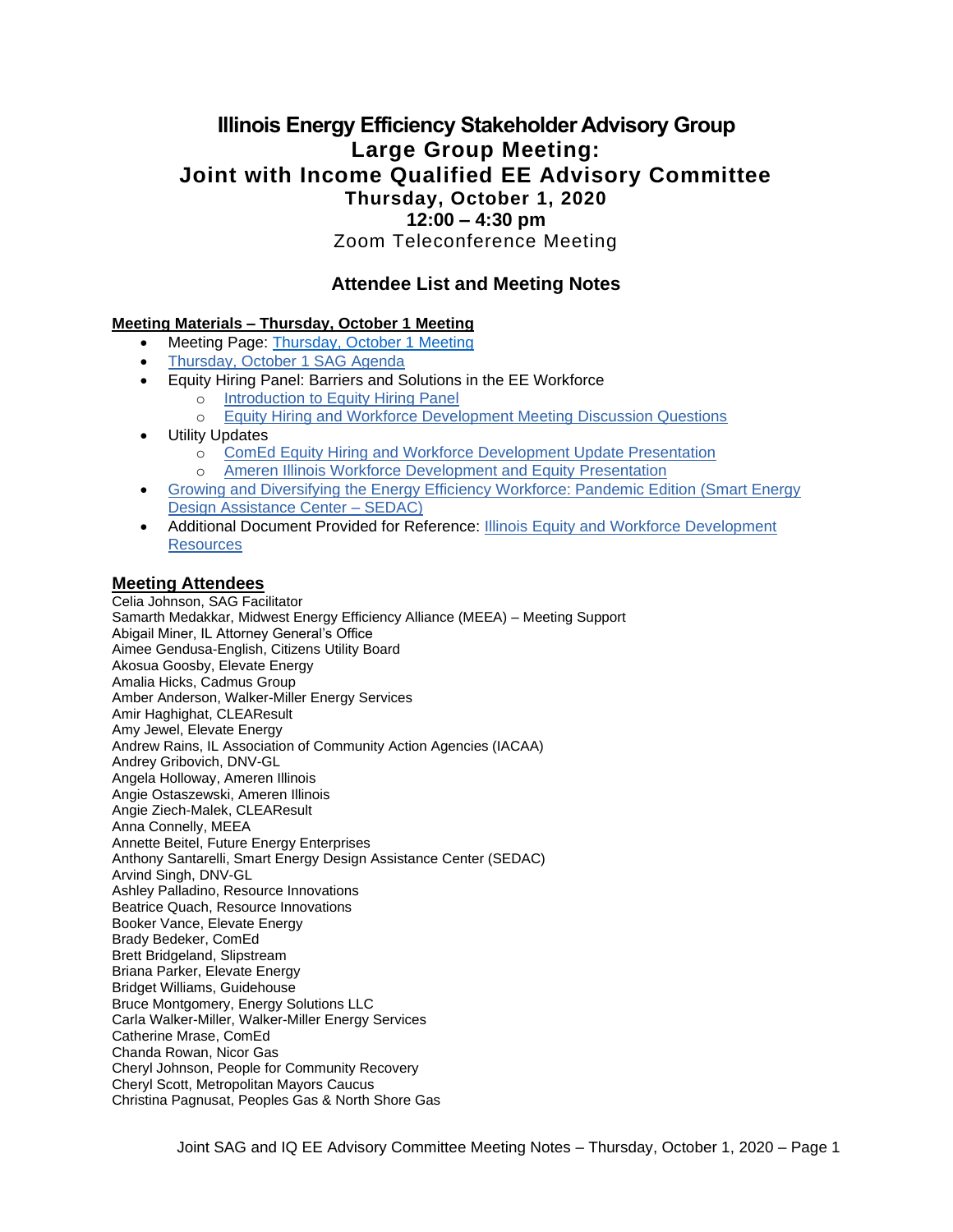Chris Vaughn, Nicor Gas Chung Saenz, Kendall Grundy Community Action Cliff Haefke, Energy Resources Center, UIC Cory Foster, ComEd Dalitso Sulamoyo, Champaign County Regional Planning Commission Daniel Moring, Slipstream Danielle Cooper, Claretian Associates Dantawn Nicholson, ComEd Dave Hernandez, ComEd David Whittle, Leidos Dawn Thorpe, Skill Demand Deb Dynako, Slipstream Debra Hereford, Springfield Housing Authority Debra Perry, Ameren Illinois Delmar Gillus, Elevate Energy Diamond Jackson, NAACP Dion Warr, L3 Events Ed Horton, Sangamon County Department of Resources Elba Aranda, National Latino Education Institute Ellen Steiner, Opinion Dynamics Emma Weaver, EMI Consulting Erika Dominick, Walker Miller Energy Services Greg Ehrendreich, MEEA Gregory Norris, Aces 4 Youth Haley Keegan, Resource Innovations Hanh Pham, Willdan Energy Solutions Hannah Howard, Opinion Dynamics Harsh Thakkar, Franklin Energy Holly Spears, SEEL Jackie Nagel, Nicor Gas Jacob Stoll, ComEd James Gariepy, Leidos James Heffron, Franklin Energy Janice Boman, Embertec Jason Fegley, Ameren Illinois Jean Ascoli, ComEd Jean Gibson, Peoples Gas & North Shore Gas Jeffrey Hurley, Blue Green Alliance Jen Rhodes, MEEA Jenille Reid, L3 Events Jennifer Alvarado, Franklin Energy Jennifer Morris, ICC Staff Jenny George, Leidos Jim Jerozal, Nicor Gas John Pady, CEDA Jordan Berman-Cutler, ComEd Julie Hollensbe, ComEd K.C. Doyle, ComEd Kalee Whitehouse, VEIC Karen Lusson, National Consumer Law Center Katherine Elmore, Community Investment Corp. Katherine Johnston, Green Homes Illinois Kathia Benitez, Franklin Energy Kelly Mulder, ILLUME Advising Kierra Riser, Walker-Miller Energy Services Kimberly Loewen, Elevate Energy Kristen Pratt Kalaman, Resource Innovations Kristol Simms, Ameren Illinois Lalita Kalita, ComEd Lance Escue, Ameren Illinois Larry Dawson, IACAA Larvetta Loftin, L3 Events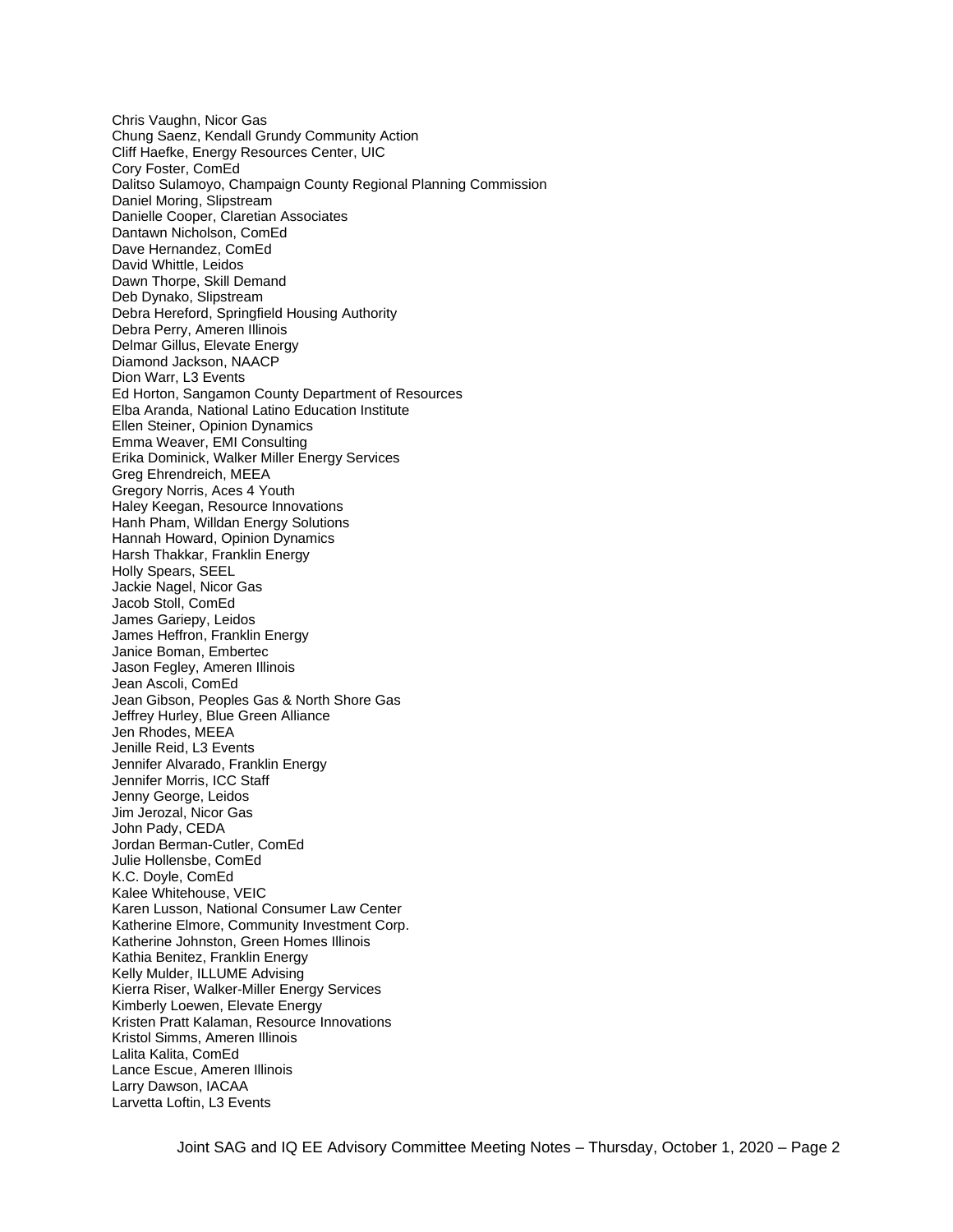Laura Goldberg, Natural Resources Defense Council (NRDC) Leanna McKeon, Chicago Housing Authority Leanne DeMar, Nicor Gas Lilli Garza, MEEA Linda Larsen, SEDAC Lisa Miranda, Rebuilding Together Chicago Lorelei Obermeyer, CLEAResult Lori Shupe, Indoor Climate Research & Training (U of Illinois) Lydia Davenport, Illinois Valley Economic Development Corp. Mallory Audo, Ameren Illinois Maria Onesto Moran, Green Home Experts Mark DeMonte, Whitt-Sturtevant, on behalf of Ameren IL Mark Sebree, Franklin Energy Mark Szczygiel, Nicor Gas Marsha Belcher, Community Action Partnership of Lake County Mary Johnson, Resource Innovations Matt Armstrong, Ameren Illinois Melvin Nicks, Peoples Gas Michael Frischmann, Ecometric Consulting Michael Pittman, Ameren Illinois Mike Butkus, ComEd Mike King, Nicor Gas Molly Lunn, ComEd Monique Leonard, Ameren Illinois Naomi Davis, Blacks in Green Natalie Fortman, Opinion Dynamics Nicholas Crowder, Ameren Illinois Nick Dreher, MEEA Nick Horras, CEDA Norris Watson, PCCEO Omayra Garcia, Peoples Gas & North Shore Gas Patricia Plympton, Guidehouse Patrick Sullivan, SEDAC Paulette Hamlin, Western Egyptian Community Action Agency Ramandeep Singh, ICF Randy Gunn, Guidehouse Reine Rambert, MEEA Rob Neumann, Guidehouse Salina Colon, CEDA Samantha Stahl, Ameren Illinois Scott Fotre, CMC Energy Scott Yee, Resource Innovations Selena Worster Walde, Erthe Energy Solutions Sharon Lewis, Meadows Eastside Community Resource Organization Shonda Biddle, Walker-Miller Energy Services Stacey Paradis, MEEA Stacy Gloss, Indoor Climate Research & Training (U of Illinois) Stephanie Robinson, Ameren Illinois Steve Klemm, Leidos Sue Castleman, BCMW Community Services Tamika Cole, Walker-Miller Energy Services Ted Weaver, First Tracks Consulting, on behalf of Nicor Gas Teresa Haley, Illinois NAACP Theresa Collins, Senior Services Plus Thomas Drea, Leidos Timothy Melloch, Future Energy Enterprises Tina Williamson, Elevate Energy Tisha Burnside, Resource Innovations Victoria Nielsen, Applied Energy Group Vincent Gutierrez, ComEd William Davis, Bronzeville Community Development Partnership Wm Lenny Hamende, Sangamon County Weatherization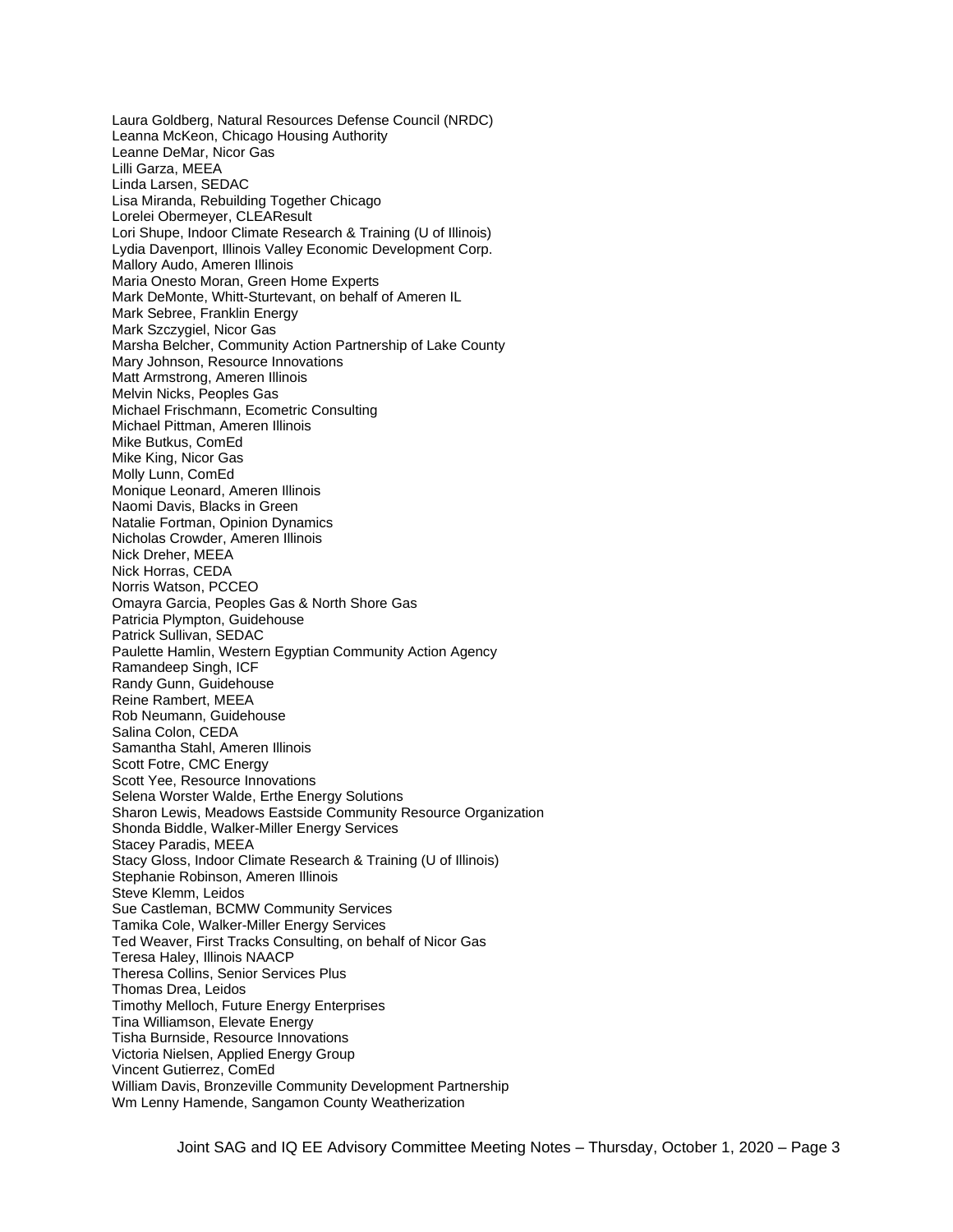Yami Newell, Elevate Energy Yesenia Diaz, Franklin Energy Yvette Pittman, Peoples Gas & North Shore Gas Zenia Montero Chang, ICF

### **Meeting Notes**

Follow-up is indicated in red within the notes.

# **Opening & Introductions**

*Celia Johnson, SAG Facilitator; Jean Ascoli, ComEd, IQ North Advisory Committee Facilitator; and Annette Beitel, Future Energy Enterprises, IQ South Advisory Committee Facilitator* 

Meeting purpose:

- 1. To hold a panel discussion on equity hiring barriers and solutions.
- 2. To educate participants on utility workforce development updates and EE-specific metrics and goals on diversity and equity hiring.
- 3. To educate participants on Smart Energy Design Assistance Center (SEDAC) workforce development research.
- 4. To hold a brainstorming discussion on how Illinois utility EE portfolios can further support equity hiring and workforce development in the 2022-2025 EE Plans

# **Equity Hiring Panel Discussion: Barriers and Solutions in the EE Workforce**

### *Panelists:*

- Delmar Gillus, COO, Elevate Energy
- Holly Spears, Account and Clients Relations Manager, Business Development, SEEL
- Carla Walker-Miller, Founder and CEO, Walker Miller Energy Services
- Nick Dreher, Policy Director, Midwest Energy Efficiency Alliance

#### **Panelist Question 1 – Defining Equity Hiring: What does equity hiring mean to you? How does your company or organization define equity hiring or diverse hiring?**

Delmar Gillus: To Elevate, looking at communities we serve and making sure that everyone in the community has access to the jobs and opportunity. We started to see that the folks doing the work did not look like the customer they were serving. Diaspora of community members have access to the jobs created through the clean energy economy.

Holly Spears: For us, diversity and equity are two separate things. Diversity is adding people of color to this industry. Equity is leveling the playing field to give them the tools. Training into the positions. Tuition reimbursement. They should leave able to compete with others in this industry.

Carla Walker-Miller: Walker-Miller (WM) has been on a mission to help diversify the EE industry. Being intentional about inviting into the industry. This currently occurs by natural selection, but there is no one directing POC (people of color) into this industry. There is an infrastructure that exists that provides an easy on-ramp that doesn't exist for people of color. We have to create this ecosystem.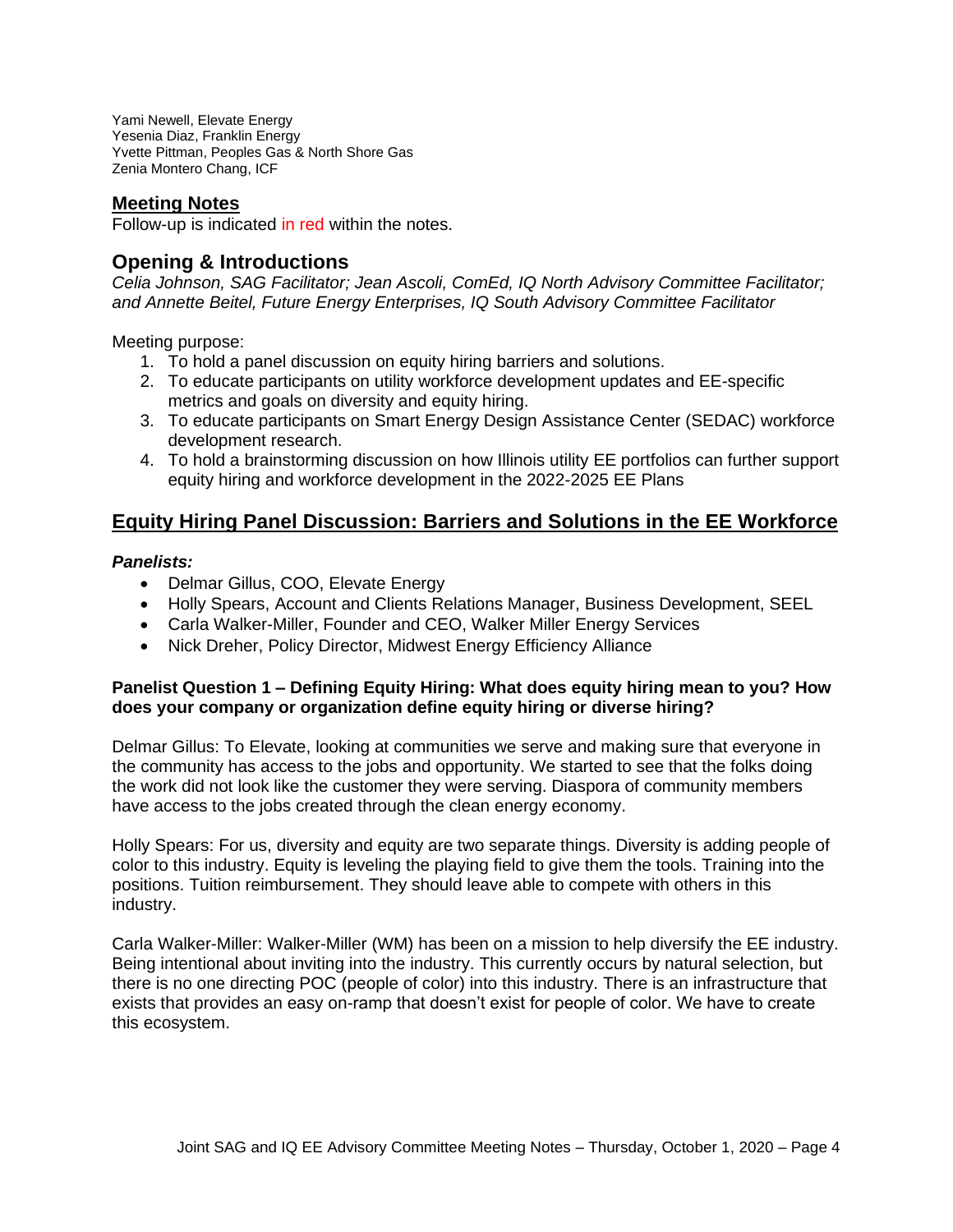#### **Panelist Question 2 – Business Goals: Does your company or organization have equity or diversity business goals or targets? If so, please explain.**

Carla Walker-Miller: In Michigan, WM wanted a diverse team. We are Detroit-based, the region is a melting pot. We have to recruit differently. If we place an ad in traditional journals, we will by far get white male applicants. We have to cultivate organic channels to cultivate diversity. Look at the demographics of the area. Our work is regional, so we are careful in identifying what the demographics are in a service territory. We try to reflect the demographics of the area we are serving.

Delmar Gillus: Big believer in what we do and how we do it. We focus on the communities we serve and support, then recruit in those channels. Often times, job postings are posted on sites that under-represented communities don't visit. We have been successful in recruiting talented individuals in these communities. We have a diversity team that is working to find and develop black and brown contractors. We are trying to align our own programs and utility portfolios with this goal. Our team focuses on this so that they develop the next generation of contractors, exposing them to some of the opportunities.

Holly Spears: Our model is designed to start with the least represented individuals. It's automatic for us, so we target diverse candidates out the door. We are sourcing local contractors, minority contractors that they can help or develop. It is our natural hiring model.

#### **Panelist Question 3 – Barriers: What are 2-3 barriers that currently exist in equity hiring or diverse hiring from an implementation contractor perspective, either with utilities or within other key players in the EE industry?**

Delmar Gillus: There needs to be a conversation around the jobs side of this. Often, we'll talk about training, contractor development, but one of the biggest barriers is ultimately need access to the jobs and opportunities. One of the biggest barriers and what we have focused on is to have a clear understanding of what partnerships or jobs are available. So training and development is more intentional. Get them into the process of the development and training for these jobs. Much like food deserts, we have job and opportunity deserts. One of the big ways is to partner with community-based organizations, like Blacks in Green. Access to capital. Are there ways of infusing capital so diverse businesses have access to working capital and to start of their businesses? In partnership with community organizations, you can start to build community based economic engines to exploit these opportunities and address these barriers.

Carla Walker-Miller: The number one barrier is that utilities have not required or demanded it. Contractors reflect utilities, and the number one barrier is that utilities haven't made this a requirement. The teams themselves are mostly white males. These are lucrative programs with so many metrics, yet we've never been required to measure the diversity of their teams. As soon as it becomes a condition, like a requirement for savings and spend and satisfaction, then we can address these barriers.

Holly Spears: Sometimes the hiring policies are strict and rigid. We had a candidate on one of our teams who had a non-violent conviction. Should not have disqualified this person for doing the work. We were unable to onboard them because of something they did as a teenager. Some of those general hiring policies are a great barrier. It would be great for the utilities to take a look at some of those policies. Going back 15 years is unrealistic.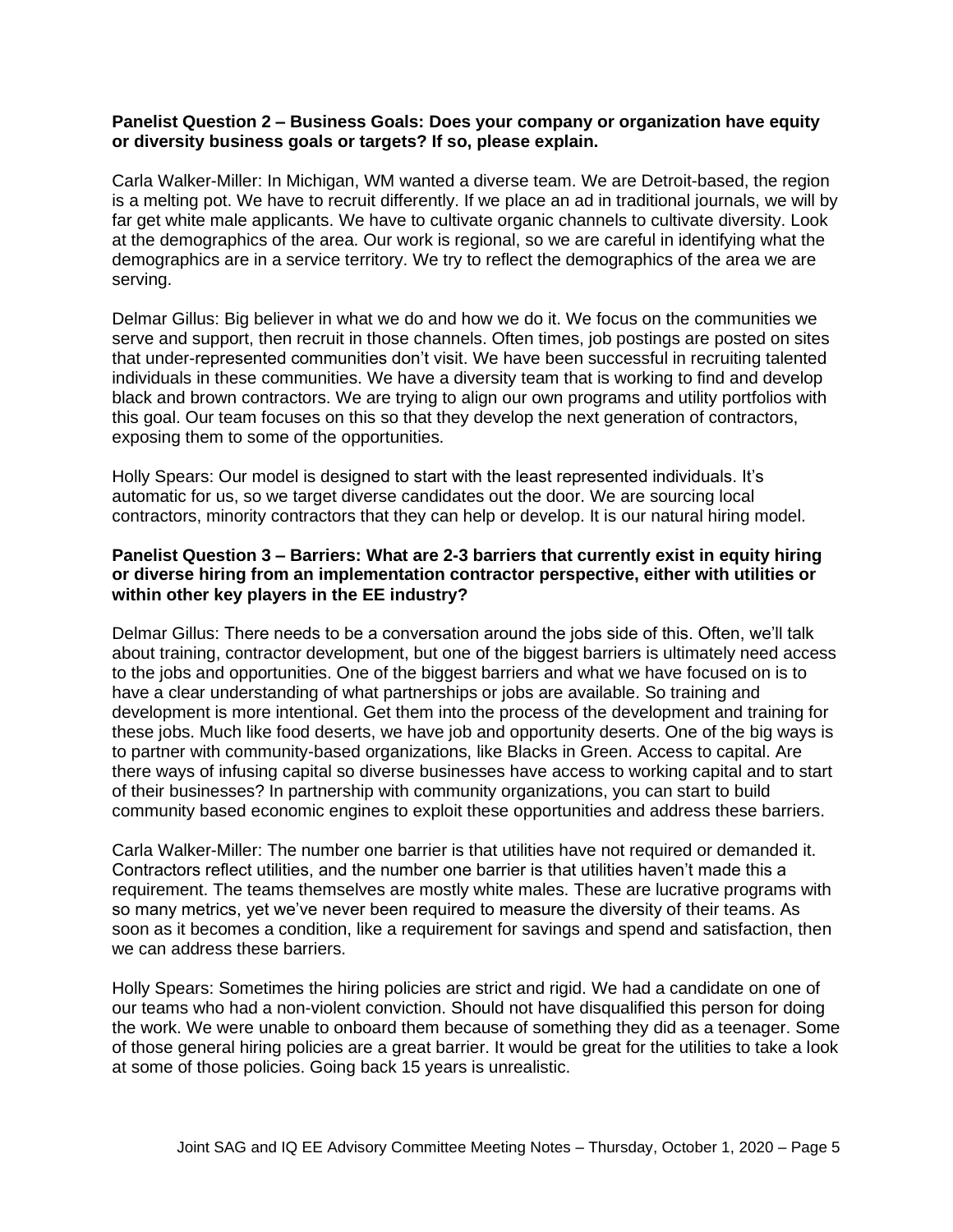### **Panelist Question 4 – Solutions: What are potential solutions to overcome existing barriers?**

Holly Spears: We adhere to utility rules. Those rules could use an amendment. Things have changed since they were established. In regard to hiring. Our competitors or prime contractors are able to pay wages greater than we can. Not everyone had the opportunity to go to college. Some got certifications on the job or through lesser known certifications. The hiring requisites and policies need to be looked at and amended.

Carla Walker-Miller: Once implementation contractors understand how important diversity and inclusion is, that removes 90% of the barriers. Can spend more time and money recruiting from different communities. With larger companies, back offices are in native cities. Natural inclination is to do everything in the area headquartered, but efforts and hiring need to be done locally according to the work being done in the utility service territory. These contracts are lucrative enough to accomplish this. Companies can take more time and be intentional about who they are hiring. Most of the jobs are field jobs, and they are hiring people who can learn on the job. The barrier is they do not consider recruiting in these communities. Recruiting a more diverse group of customers being served. If you stand the teams up so they are more diverse, customers become more diverse. Vendors become more diverse. Every utility wants their programs to benefit ratepayers, so more intentional thoughts and policies are needed. Local diverse ecosystem is not a significant barrier as long as the industry decides it's important.

Delmar Gillus: Utilities should look at these issues with a longer-time horizon. A lot of these programs are built on the expectations the utilities have. Look at what are the structures around programs and what are the time horizons. We have to be careful that metrics the POC get the less lucrative opportunities while the larger less diverse organizations get the more lucrative contracts. Hiring within underrepresented communities ultimately opens opportunities.

*Question (Mark Sebree): In regards to access to capital, what is the most legitimate avenue without jeopardizing their business?*

• Delmar Gillus: One thing that the IL Jobs coalition has been working on in context of CEJA is addressing this need. With everyone in the state paying into these programs, they are looking to create a grant fund that will give seed capital to black, brown and women owned businesses. Because of systemic racism, even though there are requirements, like 40% diverse, a lot of the diverse businesses are not able to grow and build their businesses because of lack of access to capital. Proposing through CEJA a grant fund to help them with working capital and position them to take advantage of the funding. They are also looking at ideas around Green Banking. Loan programs that are forgivable or at cost, similar function to infusing capital. For a lot of historical or business growth challenges, they haven't had the same access to capital historically. So they're looking to level the playing field through those financial actions.

Carla Walker-Miller: It's important to identify local and diverse businesses in the areas where the utilities are. The money spent in some communities is some of the highest investment made in those communities. There needs to be intention about building within these communities. Companies go to janitorial, but there are many companies that do anything you are looking for – branding, marketing IT, etc. Investment does not necessarily mean money, can even mean understanding what they need, time and cultivation. A mistake can be made without losing their opportunity.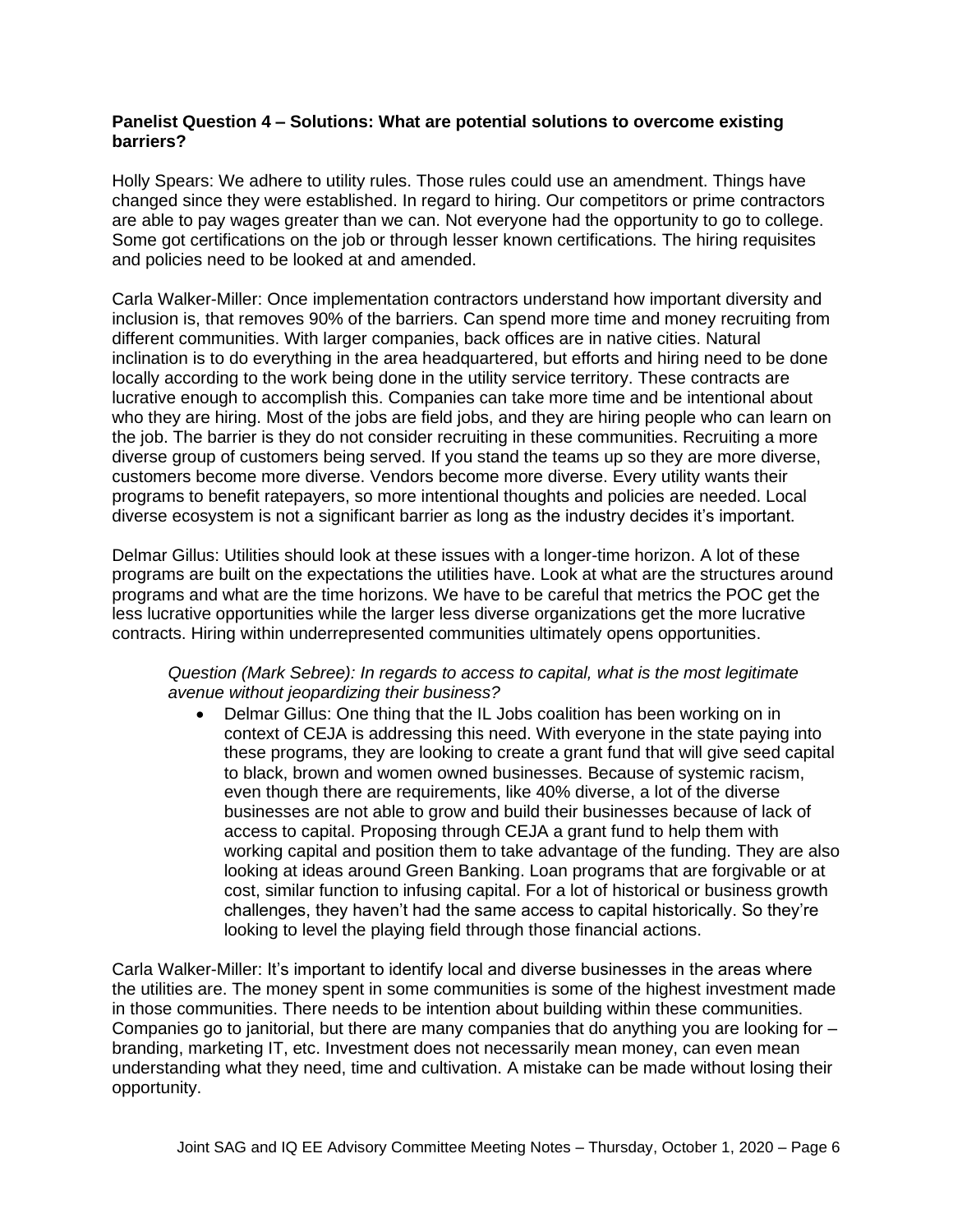Delmar Gillus: There are a lot of businesses out there if given the opportunity and right support, they could go to the next level. Not looking at a program year perspective but rather a long-term horizon. If partnered with mentors, they could be a business that could handle these larger projects. They are also based in our communities.

Carla Walker-Miller: One contract we have is to diversify Ameren IL's supplier portfolio. Our job is to introduce vendors across the portfolio so they have access to each implementation contractor in the portfolio.

### *Question (Karen Lusson): Can you briefly speak to the challenge of non-profits not being eligible for diverse business status?*

• Delmar Gillus: There are a significant number of black and brown run nonprofits in the state that can take advantage of the diverse business benefits. Advocating that these orgs can be recognized as diverse. It's going to give access to new projects and programs. Ties them with the opportunity's utilities have to support diverse businesses and ultimately address the job deserts.

#### **Panelist Question 5 – Business Opportunities: How can the EE industry further support equity hiring and diverse hiring?**

Carla Walker-Miller: It goes to intentionality. Everyone who manages a program down to an internal team needs to be intentional. For any industry or discipline or group, if you google a group and discipline and ethnicity, you can find identify a group. It's easy to identify a diverse group and reach them where they live. That is easier to do if you have team members that are diverse and live in those same spaces. One reason why we don't is because we are intrinsically more comfortable with people like us. If we really want to make change, we need to put courage over comfort. Need to go to spaces and places where we haven't been before. Dr. Tony Reames at the University of Michigan found 90% of the money spent is being spent on affluent families. EE should be viewed as a service industry. If this is the intent, then we should be flipping the ecosystem in its head, serving the people.

Holly Spears: As a supplier and vendor, often times in the process of an RFP being sent out, you might not even be on the list. Utilities have diversity specialists, but they are not empowered to be able to provide what they are hired to do. Need to be casting a wider net. There are plenty of resources to tap into to identify a minority organization any trade or supplier. There are no excuses. Do the research. Intention. Commitment. Champion. Measuring. If you're going to onboard, you should track. The best laid plans need revisions. Putting a timeline or deliverable as we do with all projects. Direct Contracting. Developer relationship with the prime. It would be helpful if utilities facilitated those relationships, overseeing to see jhow the relationship is developing. They often have innovative solutions but they aren't at the table for those discussions. Being inclusive. Take a look at your board who's designing these initiatives. Do they reflect the least included?

Delmar Gillus: I like to do a comparison between the barriers brought up today and the processes that the utilities use to bring on equitable contractors. Ask yourself, how does your process line up with those barriers? If you do find dissonance, look at it as an opportunity to make tweaks in hiring process. If you have a potential contractor that is potentially a quality concern. In partnership you can help them enhance their quality and risk over time, make them low-risk.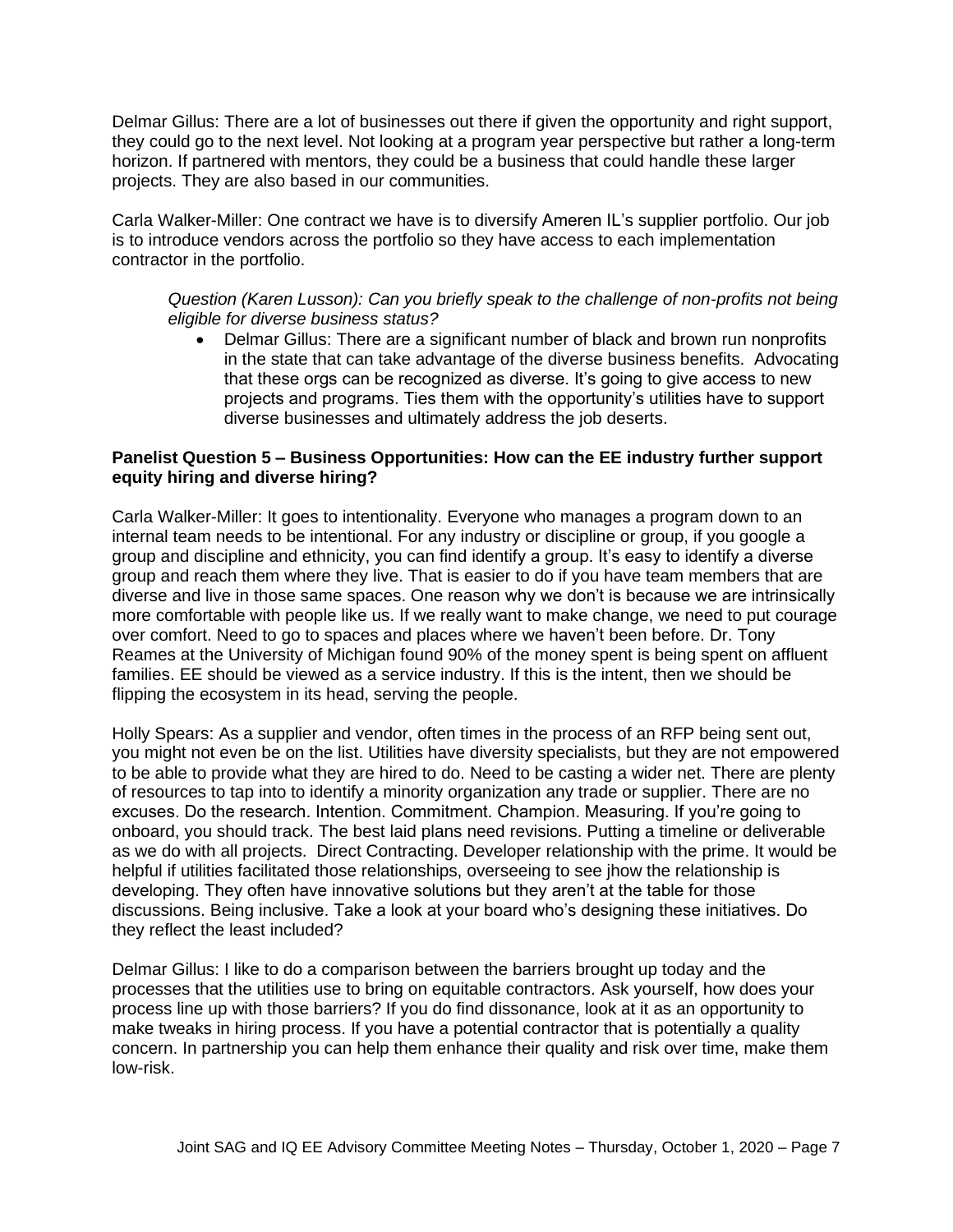#### **Panelist Question 6 – Success Stories: Can you share a success story that you have experienced as a diverse supplier [or in equity hiring]?**

Carla Walker-Miller: We are a Michigan, Detroit-based company. Diversity is a part who we are. One of our first contracts outside MI was with Ameren IL. Ameren IL has both urban and rural services territories. Our first true test was Ameren. For the company that transitioned the team, there was absolutely no diversity. They executed what they know how to do – identify and engage organize spaces and places. Utility doesn't control vendor transition. In some cases, entire teams are fired and hired because outcoming and incoming vendors don't communicate. The implementers should speak with the outgoing staff of the vendor. If some of those staff are diverse and skilled, they should consider hiring them. Ameren was proof of this concept. We feel like we can hire a diverse team no matter what area. Smooth transition is key.

Delmar Gillus: I will highlight one of our partners, Shelton Solutions. Shelton Solutions provides engineering, quality, and other expertise in this space. We have been working with Kelly, CEO, and connecting her with opportunities. She's now hiring more team members to grow her business. Rather than being a sub, she'll be in a place to be a prime and pursue other opportunities. We'd like to see her expand and support other utility programs outside of ComEd.

Holly Spears: As a supplier; commitment from utility clients, support in different ways. One is helping SEEL expand their digital platform, which they reallocated funds from another program, allowed them to invest in their infrastructure. Supporting SEEL, one client looked at their policy and saw it was strict – allowed them to hire a traditionally difficult group.

### **Panelist Question 7 – Future of Equity Hiring for EE in Illinois: Do you have a recommendation or a best practice to share on equity hiring that should be considered for the 2022-2025 EE Portfolios in Illinois?**

Nick Dreher: In MEEA's Strategic Action Plan, we developed a goal to support diversity and inclusion. Internal project to support supplier policy, representation access, and identify those pathways. We intend to complete regional diversity research. Looking at requirements and policies, including what is missing and how to improve access. Certification resources. Emphasis at the outset will be directing resources to those interested and identifying what that process looks like. There are some trade allies, hope to develop other strategies with utilities, implementers, and state energy offices. Disseminate best practices. Learn from these organizations and share with members and other states to ultimately convene conversations.

Delmar Gillus: As we look to solve this, in addition to having goals and targets, we need to look at the development and barriers. We can work together to identify solutions to increase participation of diverse businesses in our EE programs. If we attach a number goal, like 40%, it doesn't address the barriers in the development path for contracting partners so that they can be tier 1 suppliers rather than them looking at growth as an insurmountable barrier. There are groups that would love to partner with utilities, but they need to understand the opportunities.

Holly Spears: Diversity is different than equity. Be intentional, commit. Establish deliverables. Have a timeline and treat it similar to programs. Equity is leveling the playing field. Diversity is inclusion.

Carla Walker-Miller: Reach out to returning citizens and veterans. This is transformational for some communities. We changed our starting salary to \$15 an hour. This industry has the potential to change this country and communities.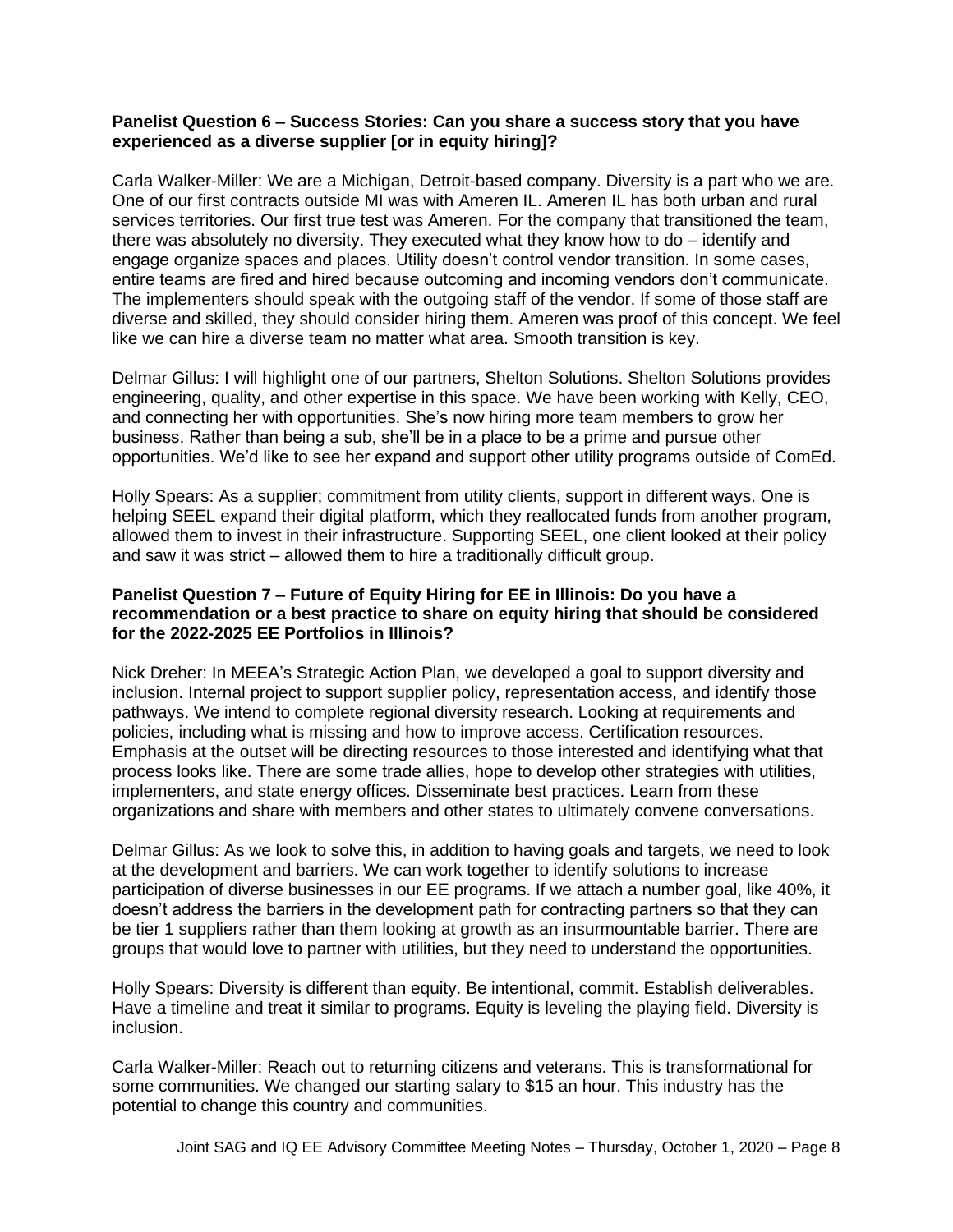## **Zoom Chat Comments and Q&A During Equity Hiring Panel**

- Delmar Gillus: Thanks Celia and SAG for the opportunity to participate in this very important discussion. Please reach out if I can be of assistance with any follow-ups. [delmar.gillus@elevateenergy.org](mailto:delmar.gillus@elevateenergy.org)
- Naomi Davis: For sure Blacks in Green has been working to bring awareness and participation in the energy efficiency industry to the black community. Mark Sebree: Great definitions everyone! It's refreshing to hear a variety of ideas and approaches while still remaining laser focused on equity and inclusion.
- Naomi Davis: We are actively building a pipeline and bringing the clean energy economy recognized as such to Chicago's black communities. NaomiDavis@blacksingreen.org 773-678-9541 ABOUT BIG [https://docs.google.com/document/d/1H3wAUJzVyJw3qWUTvUo4uLf1zDSXPWWe5hjD](https://docs.google.com/document/d/1H3wAUJzVyJw3qWUTvUo4uLf1zDSXPWWe5hjDPEyGhwM/edit?usp=sharing) [PEyGhwM/edit?usp=sharing](https://docs.google.com/document/d/1H3wAUJzVyJw3qWUTvUo4uLf1zDSXPWWe5hjDPEyGhwM/edit?usp=sharing)
- Yvette Pittman: I've been dealing with complaints from the community about the work force not reflecting the community.
- Delmar Gillus: Very important point Holly about hiring practices for Returning Residents!
- Naomi Davis: Carla you make great and high leverage points in 1) industry measures from a racial lens and 2) utility requirements for equity and parity in hiring. Thank you!
- Sharon Lewis: Agree that one of the most salient points made is that IQ communities should see themselves reflected in the workforce that services them.
- Mark Sebree: Great points everyone! One of the root causes that remain as a barrier is the NOW overt and vocal disbelief in system racism in business, workforce development, etc...
- Naomi Davis: "Requirements" are essential. For example, black and brown ComEd ratepayers who generate 60% of revenues are not receiving a fair return on their investment [paying their monthly bill] when [majority/white] vendors receive almost all the public subsidies [REC's]. Design legislative and regulatory models that produce a proportionate return. That's fair.
- Naomi Davis: Clean Energy Jobs Act [CEJA] has addressed many of these disparities, and folks would be very proud to know how black/brown coalitions have come together to press hard for the programs Delmar is describing. Allies across the bounds of race and class have been essential to translating these commitments into legislation, but black/brown leadership burning the midnight oil and having uncomfortable conversations needed to and did jump start the process.
- Maria Onesto Moran: This is a fantastic panel addressing a vital topic. I encourage all stakeholders to include workforce development for people with disabilities in future conversations.
- Larvetta Loftin: We are a full-service marketing and communications black firm that works with energy and utility companies. We would love to learn about more RFP's for our firm. We believe in creating thoughtful diverse campaigns. [www.theL3agency.com](http://www.thel3agency.com/)
- Naomi Davis: If black companies received the resources they deserved, all black communities could be served by vendors who looked like them ~ what BIG considers an ideal outcome.
- Yami Newell: Playing the Google marketing angle still requires maximization skills that continue to be less accessible to Black and Brown run organizations and companies with limited resources
- Naomi Davis: Every Monday from 6-7pm Blacks in Green hosts a GREEN POWER ALLIANCE meeting for trade contractors, clean energy professionals, educators, activists, community-based organizations and others uniquely positioned to enter the clean energy economy. BIG shares industry knowledge, fosters connections, brings in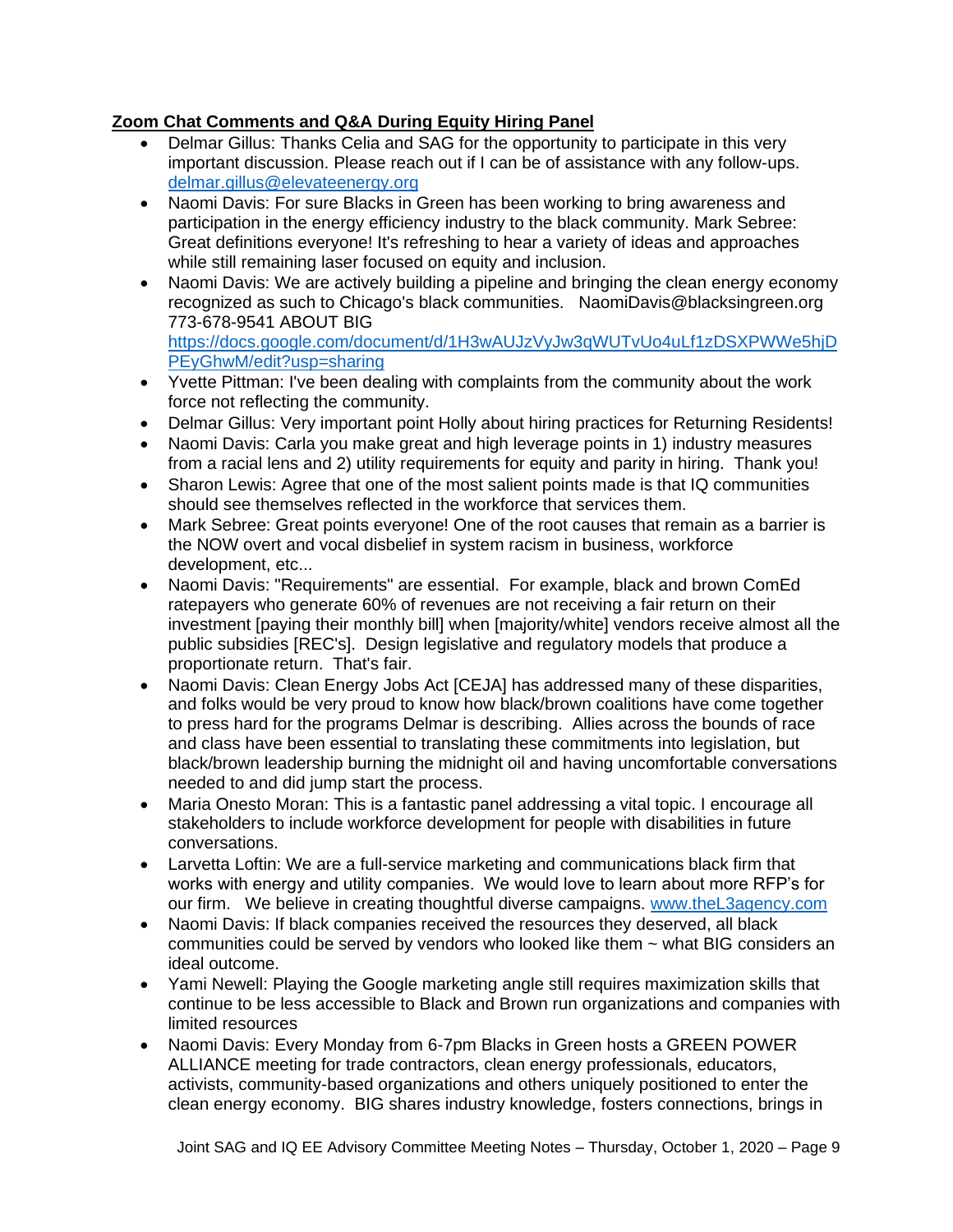experts to introduce cutting edge and established technologies, shares job openings, and commercial opportunities...and we have incorporated a worker-owned cooperative of these colleagues to go after the business. We are a trade association: we educate our legislators, train workforce, build vendor capacity, and cultivate markets. We are focused on building ECONOMIES in addition just jobs and contracts. Join us one evening: NaomiDavis@blacksingreen.org

# **Utility Updates on Equity Hiring and Workforce Development**

## **ComEd Presentation (Molly Lunn, Jean Ascoli, and Brady Bedeker, ComEd)**

Overview ComEd's Approach to Equity Hiring (Molly Lunn)

- ComEd is thinking about equity among a lot of different groups. Present competing priorities – you can have an excellent minority woman owned business that isn't IL based, but they are doing work here. Challenge to define local, but doesn't mean you shouldn't consider them all. There are some nuances like this that we are noticing.
- Several aspects to consider. Vender Diversity & Development. Portfolio level contracting and implementation. Service Provider Diversity & Development. Network of contractors. Community based organization, engaging the large network of such organizations. Workforce diversity and development. Been a journey over the past couple of years. Open to ideas in improving who is employed and working on these programs on behalf of ComEd.
- ComEd sees this as a portfolio-wide initiative. This work is important in the Income Eligible (IE) portfolio, but also for the rest of the IE programs. We are considering these opportunities portfolio wide. It would be good to keep this conversation going in SAG, not just IQ Committee meetings.
- We recognize we are in the early stages of work in this space; open to suggestions.

EE Supplier Diversity Update (Brady Bedeker)

- Provided definition of diverse supplier: per the guidelines of minority supplier diversity development council, WBE and ES SBA.
- ComEd Goals:
	- $\circ$  In 2019 spent 41% of the total supply chain on diverse suppliers from a goal of 39%
	- $\circ$  In 2020, set a goal to achieve 40% diversity certified suppliers
	- o Two Tiers (see slide)
- Reviewed EE Supplier Diversity Tracking and Reporting Slide
- Established a goal to communicate the initiative across the portfolio. Significantly increase spend.
- EE supplier Diversity Efforts to Grow
	- o Hosted diverse vendor lunch and learn.
	- o Developed vendor guidelines for reporting diversity spend.
	- o Identified and contracted with two new tier 1 diverse vendors for three contracts in 2020. Exelon's DBR working group.
	- $\circ$  Held strategy discussions with implementation contractors to grow their supplier diversity for their program portfolio.
	- $\circ$  Developed database of diverse vendors. We have identified over 2500. Growing the database is key.
- Diverse EE incubator program:
	- o Reviewed Goals of program, program design elements and timeline.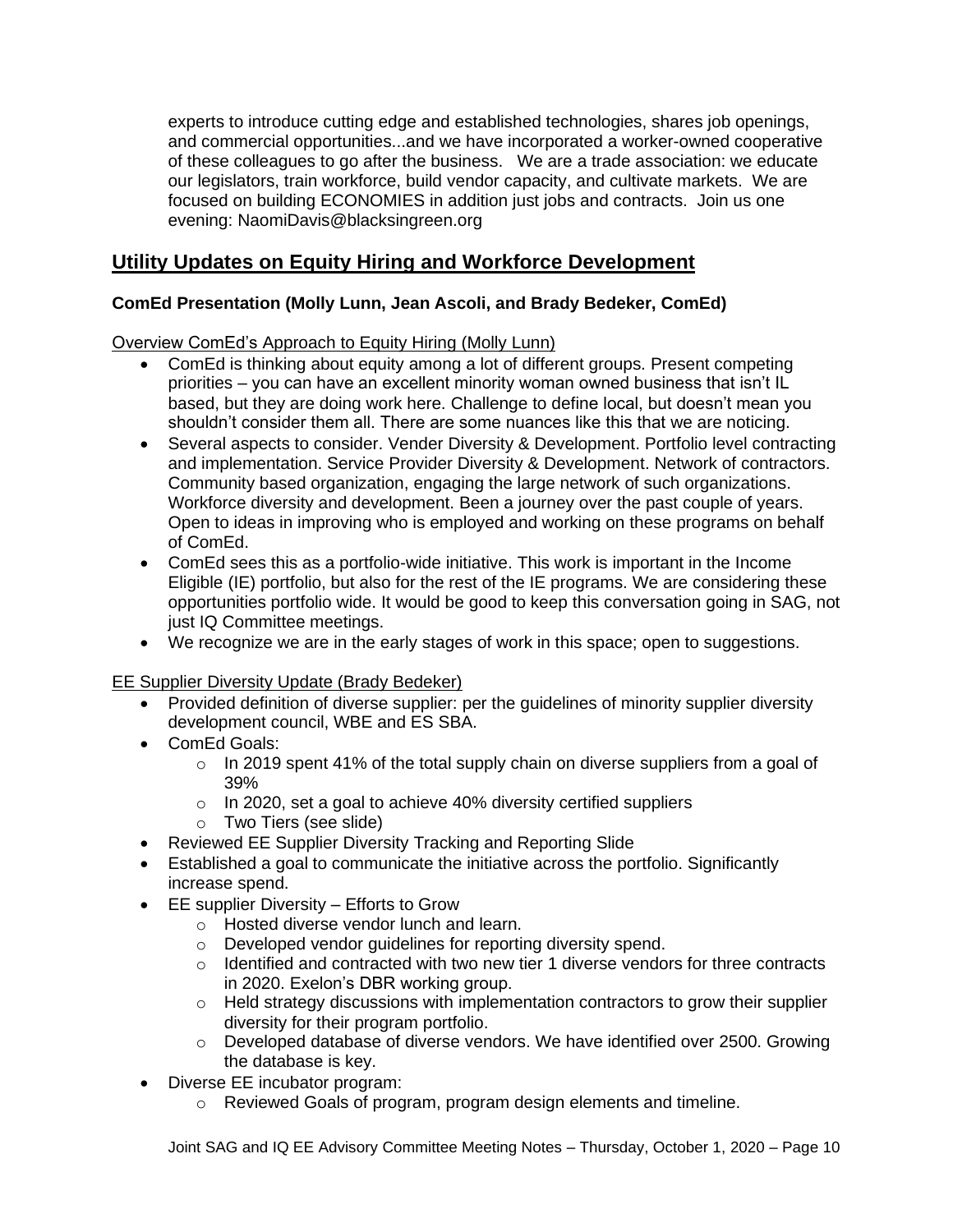- o Reviewed Training and Graduation Slide. Including workshop topics.
- o Reviewed 2019 and 2020 results and collaboration efforts.
- o During planning, we saw an opportunity to collaborate with other ComEd workforce development programs. For example, ComEd's CONSTRUCT workforce development program. Looking at expanding outside construction industry. Some IC's have worked with CONSTUCT too.
- Opportunity to expand to other spaces.
	- o Channel CBO Diversity and Development: Income Eligible Outreach Strategy.
	- o Despite setbacks this program is near ready to launch.
- Reviewed challenge statement. Messaging from ComEd has not been inclusive to all communities and their cultures. Communication has not been clear, consistent, or intentional across platforms. ComEd is still viewed as a provider, not an advocate. We understand this begins with listening.

### 2020/2021 Income Eligible Outreach (Jean Ascoli)

- L3 Agency, MWBE, is an umbrella organization, including CBO recruitment, event and educational material development, content and program training, incentive distribution to CBOs and day to day oversight.
- Reviewed CBO, Roles, Value to them and Value to the program. We see this structure as having scalability across CBOs.
- Reviewed Timeline/Next Steps Slide for the Umbrella CBO Engagement Model.
	- $\circ$  To start, we identified initial communities. We are starting with communities with higher percentage of income eligible customers and low participation.
	- o Initial communities targeted:
		- Near South Suburbs: Lynwood, Calumet City, Riverdale, Dolton
		- Near West Suburbs: Hillside, Melrose Park, Cicero, Maywood
- Timeline: In Q4 of 2020, we will develop the outreach schedule. In 2021, we will start to have CBO-based pop-up events.

## **Ameren Illinois Presentation (Kristol Simms, Ameren Illinois)**

- Ameren Illinois focuses on jobs with underrepresented communities, business diversity development that they can grow within the program. Ameren's Market Development Initiative (MDI) was approved in the last EE portfolio.
- We feel like we have a head start on equity issues. We are building our next portfolio on this foundation from the MDI.
- Reviewed Portfolio Diverse Spend
	- o Ameren is on target to spend 26% with diverse vendors, over \$7 million, around \$10 million by end of year. We have spent 16% through program allies. We allow self-certification and do some certification, but do not require it. We have 381 self-identified allies.
- Reviewed Illinois Diverse Procurement Slide
	- $\circ$  Allow customers to select and learn about diverse vendors in their community to serve them. We have engaged a diverse vendor so we can look at all areas to develop potential. We aren't just looking at janitorial services. We are looking at all services.
- Reviewed Diverse Business Survey
	- $\circ$  Ensuring we have a commitment to the outcomes of equity hiring. In 2020 Ameren IL engaged Dr. Reames from University of Michigan to do a diverse business survey on behalf of Ameren IL. Participants didn't know Ameren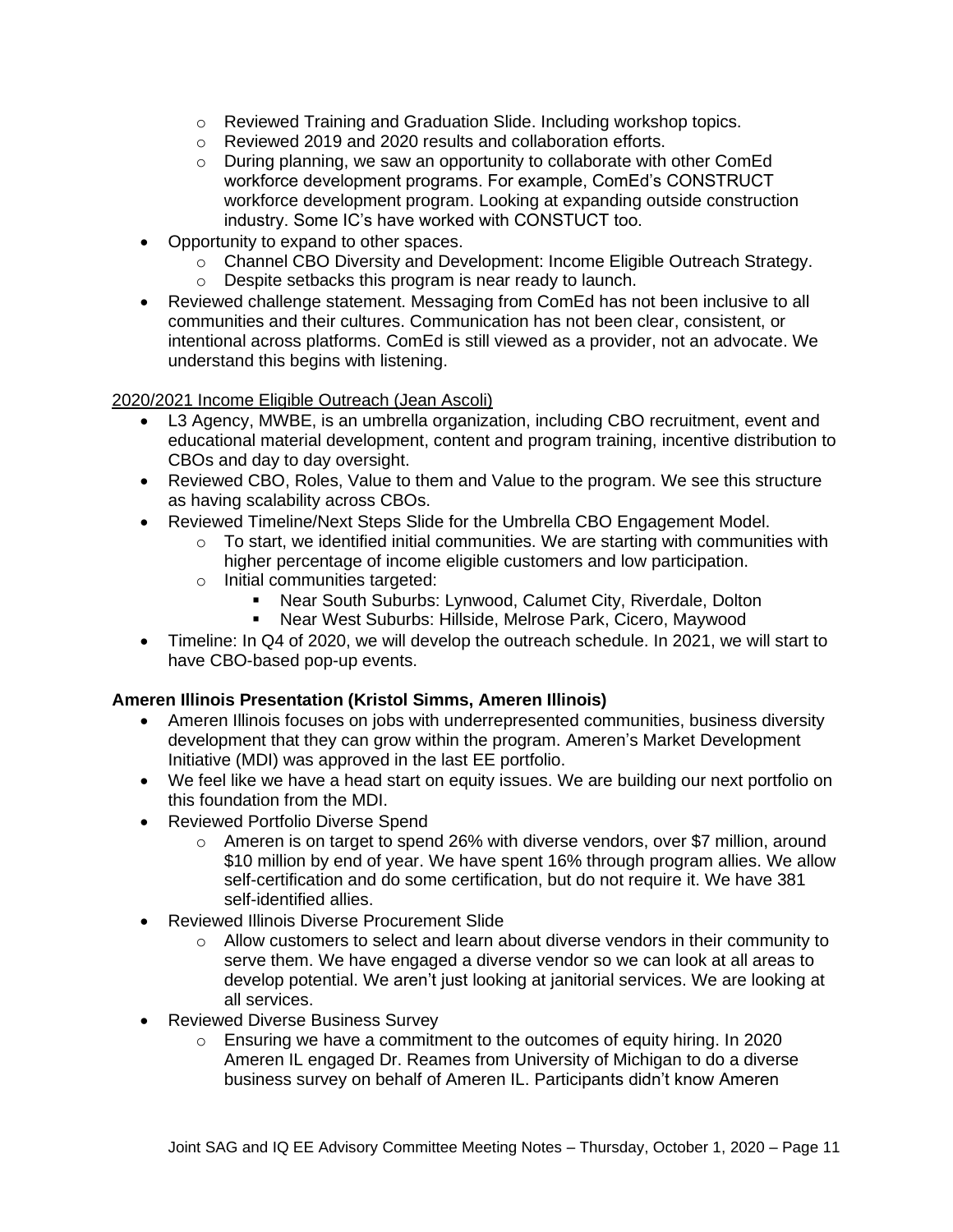conducted this survey. It identified trends that businesses experience, experience as EE supplier, as well as ways Ameren can better engage diverse businesses.

- $\circ$  The purpose of the service was to better position us to provide services. To better understand their perception of diverse certification and address a barrier in concert if it exists. We expect to have an initial draft of results over the next few months, with a full report out by the end of the year.
- Reviewed Diverse Vendor Database
	- $\circ$  Engaged Walker-Miller (WM) to serve as a partner to review and assess any vendors that are identified. WM uses that info to identify the business services and implementation contractor that need to procure services that the vendors can provide. Since launch, there have been 9 vendors identified through this process.
- Reviewed Internship Recap Video
	- o Internship program has gone virtual due to pandemic. Virtual meetings. Webinars. Offered staffing grants for employers to retain staff.
- Reviewed Internship Program
	- o Reached out to CBOs, CAA, Non-profits and institutions in January. 3rd year of program. 6 different webinars on Wx, career paths, underserved, etc. They've funded 36 internships. Examples of work. Meyer climate control has hired their intern in 2018 and 209 into a full-time position. Worked on HVAC systems within the program. Bridge Heating and Cooling hired their intern in 2020. Provides Energy engineering services. This program doesn't provide direct capital, but Ameren does cover the cost of the internship for local contractors, and they say that the work intern through the summer is valuable.
	- $\circ$  A small contractor who did request an intern was provide a staffing grant, 5 companies, to retain a would-be furloughed employee.
- Minority Business Development Center Partnerships
	- o Currently 5 program allies participating. When your truck is your office, developing a business strategy isn't necessarily a top priority. No matter how many dollars dedicated to that, they don't have time to do the back-office work which is critical to development.
	- $\circ$  Launched a jobs board, IL EE Jobs.com, in partnership with the Springfield Urban League. The board includes job opportunities in Ameren's service territory. Provides wrap around services, like resume support, to support the Urban League's existing wrap around services.
- Building CAA Capacity
	- o We provided grants to two agencies, given installation goals. Access to equipment, not encumbered by state funds, fund sharing obligations. This addressed a barrier.
- Internship Success Stories
	- $\circ$  Diamond Jackson was an Ameren IL intern in 2018 with the NAACP. Recently completed her degree and was able to secure full time employment with NAACP to educate people in central and southern Illinois about the benefits of smart home technologies and EE.
	- o Ed Horton is an Ameren IL intern with Sangamon County CAA. He successfully completed the BPI certification training. Soon will be hired full time by the Agency.
- *Question (Karen Lusson): Can you provide more detail on communication or outreach strategy, seems like a good way to spread info on the programs.*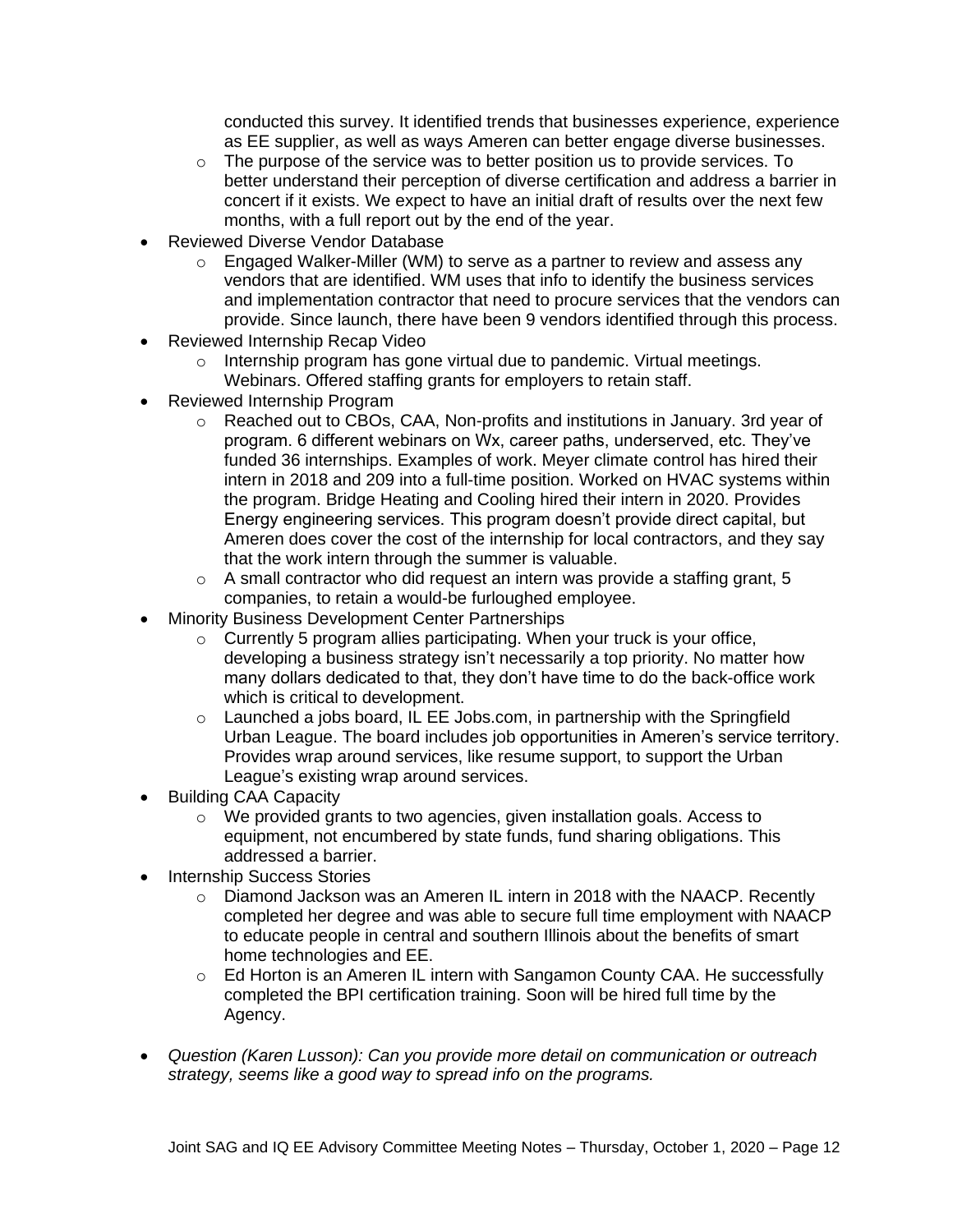- $\circ$  A: It varies from agency to agency. Figure out what programs the agency already provides. Ameren works with them regularly to understand barriers, customer needs, and kits alongside their outreach.
- *Question (Bruce Montgomery): Does Your Diversity Program Produce an Annual Report? And Do you relate the Impact against your EE Goals?*
	- $\circ$  A: We worked with a CAA to develop a database to identify savings (CCRPC in Champaign). That's directly tied to savings targets. Sometimes, if it's a pilot, it may be a less focused effort, where the focus isn't on counting programs savings, but engagement is tracking. CCRPC is looking at all the outcomes from the MDI to provide insights on impact and different success stories in the service territory. They will be providing an annual report this year.
- *Question (Cheryl Johnson): How do you address barriers to participation?* 
	- o A: Ameren provides certain support services like transportation or hotels if necessary, with support from the business the intern is working for.

## **Zoom Chat Comments and Q&A During Utility Update Presentations**

- Cheryl Johnson: Does ComEd have a breakdown geographical where your programs work in IL? Where are your contractors located from for example? What is the % of these opportunities are located?
	- $\circ$  Molly Lunn: Great question we do have some of this information. As a follow up we can share with you and Celia (to share out with the group).
- Cheryl Johnson: Need the breakdown on membership location that completed the program in the vicinity of Chicago greater areas.
- Cheryl Johnson: Is Construct a minority firm?
	- $\circ$  Elba Aranda: No, it is a collaborative job training initiative
	- $\circ$  Molly Lunn: Cheryl, I'll make sure we give you program geographic info, as well as where participants in the incubator were located!
- Aimee Gendusa-English: Can you re-state the community names?
	- o Jean Ascoli: Near South Suburbs: Lynwood, Calumet City, Riverdale, Dolton.
		- Near West Suburbs: Hillside, Melrose Park, Cicero, Maywood
- Laura Goldberg: It's amazing to hear about the increased direct work between utilities and CBOs. I'm curious how that will impact CBO engagement in SAG/IQ processes, and ability to influence program design directly. Has the SAG thought about how to ensure that more conversations and decisions are open to some of the "financially-interested parties" especially as those expand to include more CBOs? Or perhaps dividing up the types of financially interested parties. Just to ensure that CBOs, particularly those from communities of color, can influence and impact all aspects of utility EE programs.
	- o SAG Facilitator to follow-up with NRDC.
- Cheryl Johnson: Could all utility companies speak on the cannabis law enacted in IL and does it affect the recruitment drive [for workforce development programs?] Do you test before entrance into the program? If test become positive do you work with that person or dropped them from the programs?
	- $\circ$  SAG Facilitator to add this question/topic to a future discussion on workforce development.
- Aimee Gendusa-English: How did Ameren identify the diverse businesses that participated in the survey?
	- $\circ$  Angie Ostaszewski: In response to your question our research partner identified the regional diverse businesses that were invited to participate in the survey.
	- o Aimee Gendusa-English: How did the research partner identify them?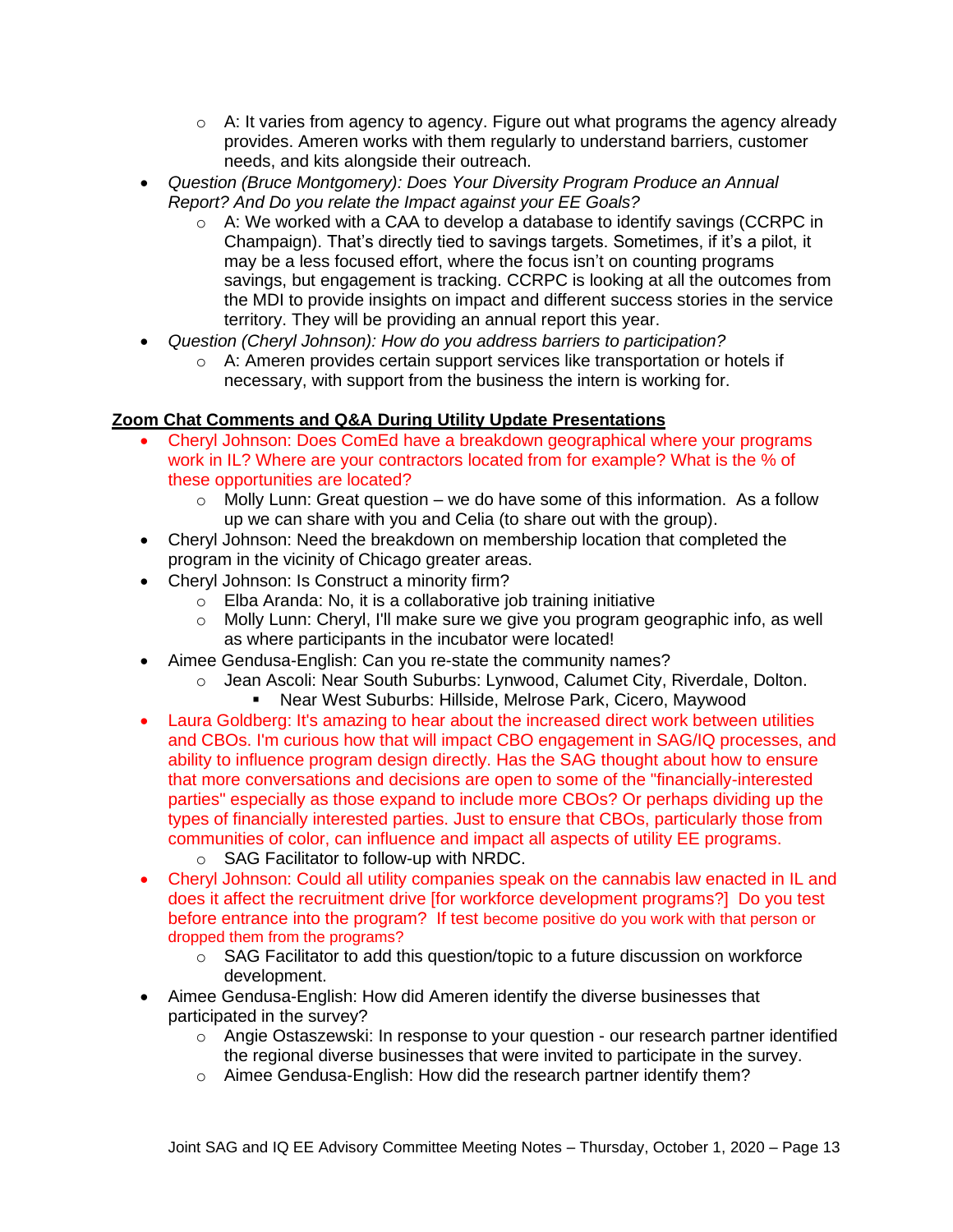- *Follow-up Response (from Walker-Miller Energy Services):* We started our search with publicly available diverse business registries (i.e. Secretary of State, professional organizations, veteran business lists) in 6 states (Illinois, Missouri, Ohio, Michigan, Indiana, Wisconsin). We narrowed those initial 6 lists by randomly selecting participants based on NAICS & SIC codes related to the attached list of EE jobs.
- Sharon Lewis: Getting young people involved in eco-solutions and energy efficiency can be World changing its certainly exciting and speaks to how important and expansive this growing field is.
- Sharon Lewis: As a park lover and an active member of several Park Advisory Councils I would be very interested in learning ways we could get our youth involved in these types of internships and green future trainings
- Angie Ostaszewski: The jobs board is 100% free for both job-seekers and employers so if you have someone who may benefit from this tool please share with them! [www.illinoisenergyefficiencyjobs.com](http://www.illinoisenergyefficiencyjobs.com/)
- Gregory Norris: Is there an Ameren IL Internship program in Metro East?
	- $\circ$  Angie Ostaszewski: Gregory the internship covers our entire service territory and organizations in the Metro East are eligible! I can look into getting some additional details if you would like.
	- $\circ$  Gregory Norris: Please! Ameren has headquarters in Collinsville. My objective is to get youth in my area (Metro East) connected to Ameren programs
	- o Angie Ostaszewski : Absolutely, Gregory! I'd love to discuss this further with you and if you have any Metro East organizations that would be a candidate for an internship, I would be happy to add them to our distribution list for next year's program.
	- $\circ$  Gregory Norris: What are requirements? Is there an online information link? If information needs to be pick up from your Collinsville headquarters, I'm willing to do that. My email is [mrnorrisg@gmail.com.](mailto:mrnorrisg@gmail.com)
- Booker Vance: While it important to give thanks for what is being done. it doesn't compare to what needs to be done in response to the need. one internship? we need greater investment in these communities. Institutional and systemic impact of racism upon these communities... what kind of leadership can Ameren provide in these areas?
	- o Sharon Lewis: Ameren has a robust internship program as does ComED Youth Interns
	- o Cheryl Johnson: How can I find out about ComEd Youth Interns Program?

# **Growing and Diversifying the EE Workforce: Pandemic Edition**

## *Patrick Sullivan and Linda Larsen, Smart Energy Design Assistance Center (SEDAC)*

## Project Overview

- SEDAC Mission: Reduce the energy footprint of Illinois.
- Reviewed Workforce Development and Diversification Project:
	- $\circ$  Develop a larger and more diverse pool of qualified EE workers
		- o Increase vendor participation
	- o Help EE workforce become more resilient
- Started research with two lit reviews. Stakeholder outreach followed. Save the date for Workforce Summit, 11/6/2020. Working to develop a pilot project.
- Reviewed Workforce impacts and resilience to Pandemic: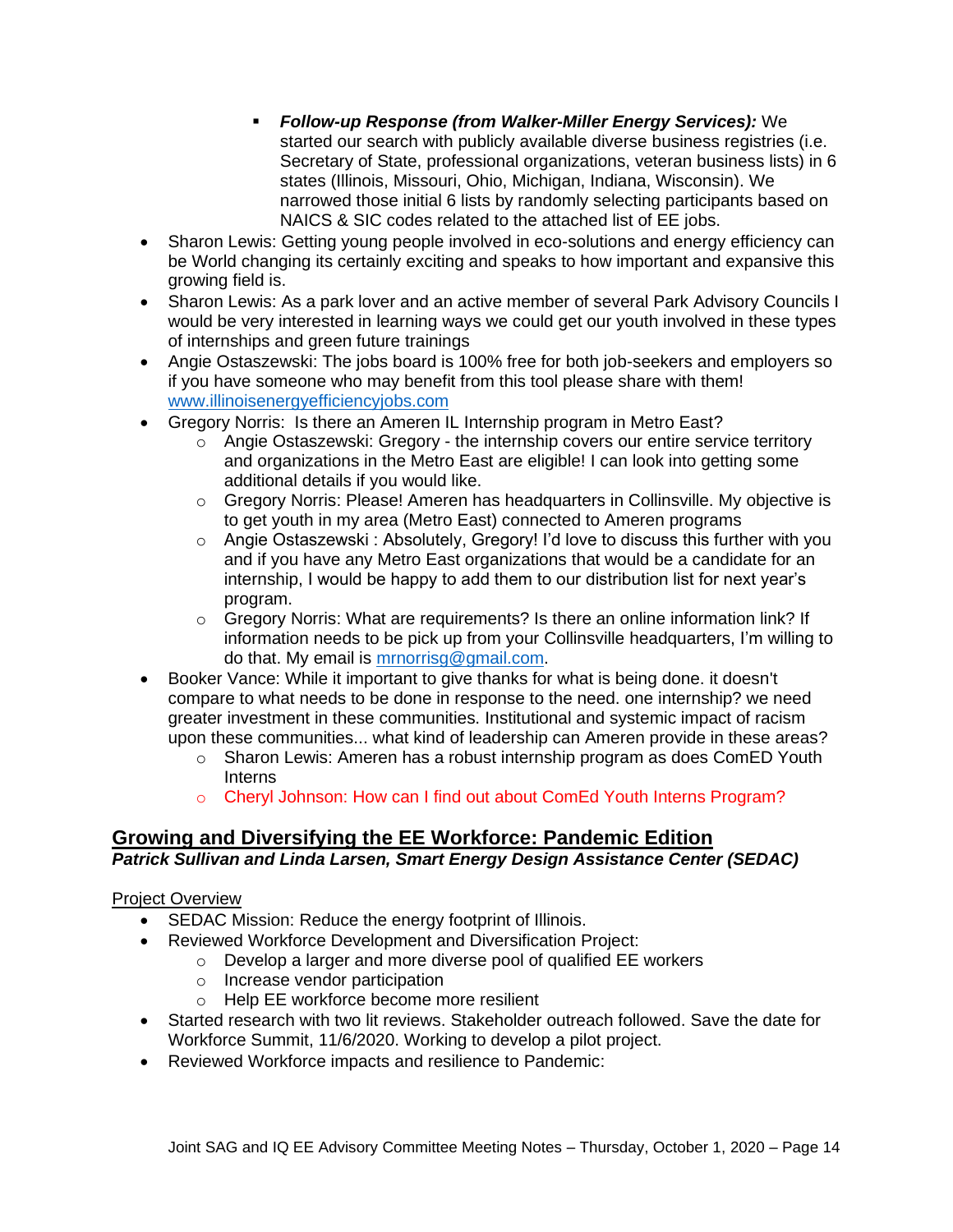- $\circ$  USEER projected 8% job growth in 2019. 1.7% job growth actually. Illinois now has about 91,000 workers. In 2019, we were rapidly moving toward a crisis were EE employers are finding it very difficult to fill jobs. (see slide for survey results)
- Reviewed Lack of Diversity Slide:
	- $\circ$  Specific populations, education justice project, wanted to focus on formerly incarcerated individuals.
- EE employers expected 3.7% growth in 2020. Lost about 10% since February.
- The industry is experiencing long-term unemployment. More job losses reported as permanent in EE and clean energy sector.
- Racial and ethnic minorities, less educational attainment, young workers, small businesses, EE service providers were hit hardest.
- Communities with already high energy burden are also the hardest hit by COVID-19 and unemployment, including racial and ethnic minorities, seniors, those with less educational attainment, low-income households.
- Because of the pandemic, this project shifted priorities. Growing EE workforce was more important than ever, but now we needed to look at how to rebuild the EE workforce in an equitable way.
- EE as a pandemic response:
	- $\circ$  EE saves people money for times like this. EE stimulates direct and indirect job growth. This is what we need. It promotes health and safety and combats climate change and builds resilience.
	- $\circ$  EE is not something that we do when it is fine and dandy, we need to focus on it now. It can reduce energy burden for communities for color.
- EE workforce resilience:
	- o Building a resilient system. Bounce back and bounce forward.
	- $\circ$  What makes systems resilient? On the surface may seem contradictory. Has both redundancy and efficiency. Ability to online and in person training. Autonomy and interdependence. Ability to produce EE products locally rather than global supply chains. Because manufacturing moved from IL to international, due to the pandemic, this was halted. Interdependence – components are interconnected, bolstering the system's ability to respond to crises. Collaboration and positive feedback loops. Flexibility and Strength.
	- o Diversity equals stability. Diverse jobs, services, training, funding sources, staff and training. There are bottom line economic reasons to prioritize this.

## Lessons Learned

- Lesson 1: Develop "shovel ready" programs to tap into stimulus funds when they become available.
	- o However, shovel ready programs are not accessible to minority businesses with less resources.
- Lesson 2: Prioritizing limited funds according to current needs and market value (protected, created).
- Lesson 3: Pay attention to the winners and losers. Disproportional impact clear from COVID-19.
- Lesson 4: Leverage EE workforce development channels to support rapid developments of training and service programs.
- Lesson 5: Emphasize the secondary benefits of EE.
	- o Seeing EE as a response to the pandemic. During the 2008 recession, some states invested in CE jobs and others did not. Reasons came down to some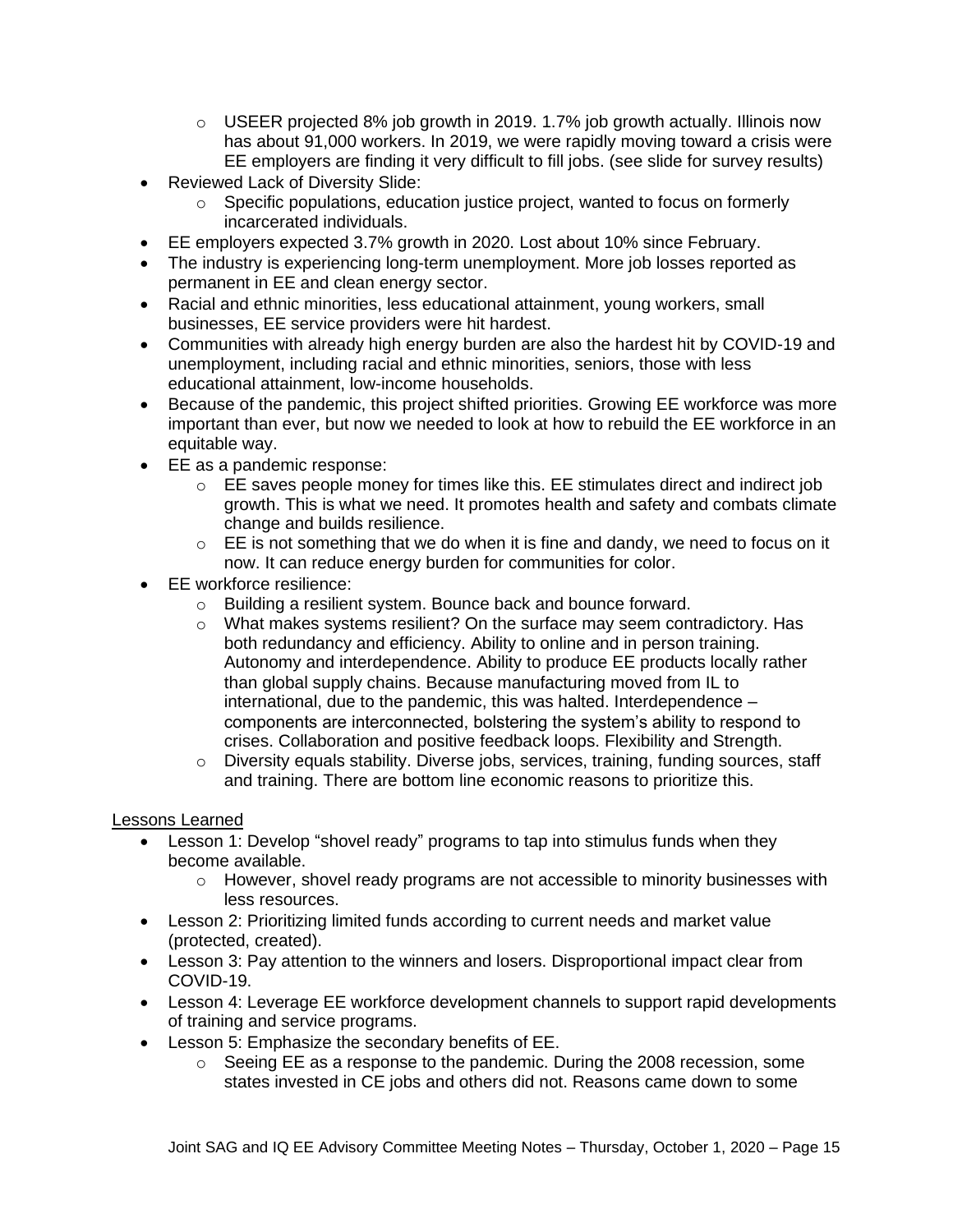states and political leaders understood the value of green jobs and the secondary benefits.

- Lesson 6: Government mandates can help
- Lesson 7: Ensure long term sustainability of programs. ARRA weatherization funding generated 400 new jobs in Ohio, but most of the jobs disappeared when the funding was gone.
- Lesson 8: Don't neglect employee wellness. Need to invest in employee wellness.
- Lesson 9: Provide opportunities to learn in response to changing circumstances.
	- $\circ$  After an earthquake in Christchurch, subcontracting businesses were overwhelmed with the increasing demand for services.
- Lesson 10: Plan for the next crisis.

#### Diversity Inclusion and Equity

- Reviewed Building resilience slide:
	- o Programs and jobs for most vulnerable and diversification
	- o Increasing diversity, promoting equity: Hiring process
	- o What does this look like? Internal and external diversity.
	- o Hiring Policies for formerly incarcerated individuals
- Reviewed Needed Reforms Slide:
	- $\circ$  What are the hiring policies regarding formerly incarcerated individuals among energy efficiency employers and utilities?
	- $\circ$  Ban the box policy. Employers with 15+ employees cannot access criminal background check until after an interview conducted. Employers can still choose candidates with better experience, but irrelevant criminal history should not be a deciding factor.
	- $\circ$  Work Opportunity tax credit. Employers up to 40% tax credit of employee's yearly wages when hiring FIP.
	- $\circ$  Fidelity Bonding. Insurance policies that process employers from employee theft.
- Beyond hiring and recruitment policies:
	- o Diversity and inclusion training
	- o Partnerships with diverse stakeholder groups improve feasibility
	- o Increase outreach to underserved populations
	- o Pride comprehensive support
	- o Connect training to good programs
- Question (Bruce Montgomery): Who can become a member of SEDAC? Do you welcome Small Biz and CBO participation?
	- $\circ$  A: SEDAC is not a membership organization. You may be interested in the Summit and future workforce development pilot.
	- o Kristol Simms: Ameren's intent is to take recommendations and build a pilot. As part of that pilot, we can work with small businesses and CBOs.
	- $\circ$  Molly Lunn: Can ComEd join the Summit to potentially expand this across the whole state?
		- A: Yes

### **Zoom Chat Comments and Q&A During SEDAC Presentation**

• Aimee Gendusa-English: I believe we used to have involvement from the Safer Foundation, but I haven't heard their name for a while. Can we reach out to them again?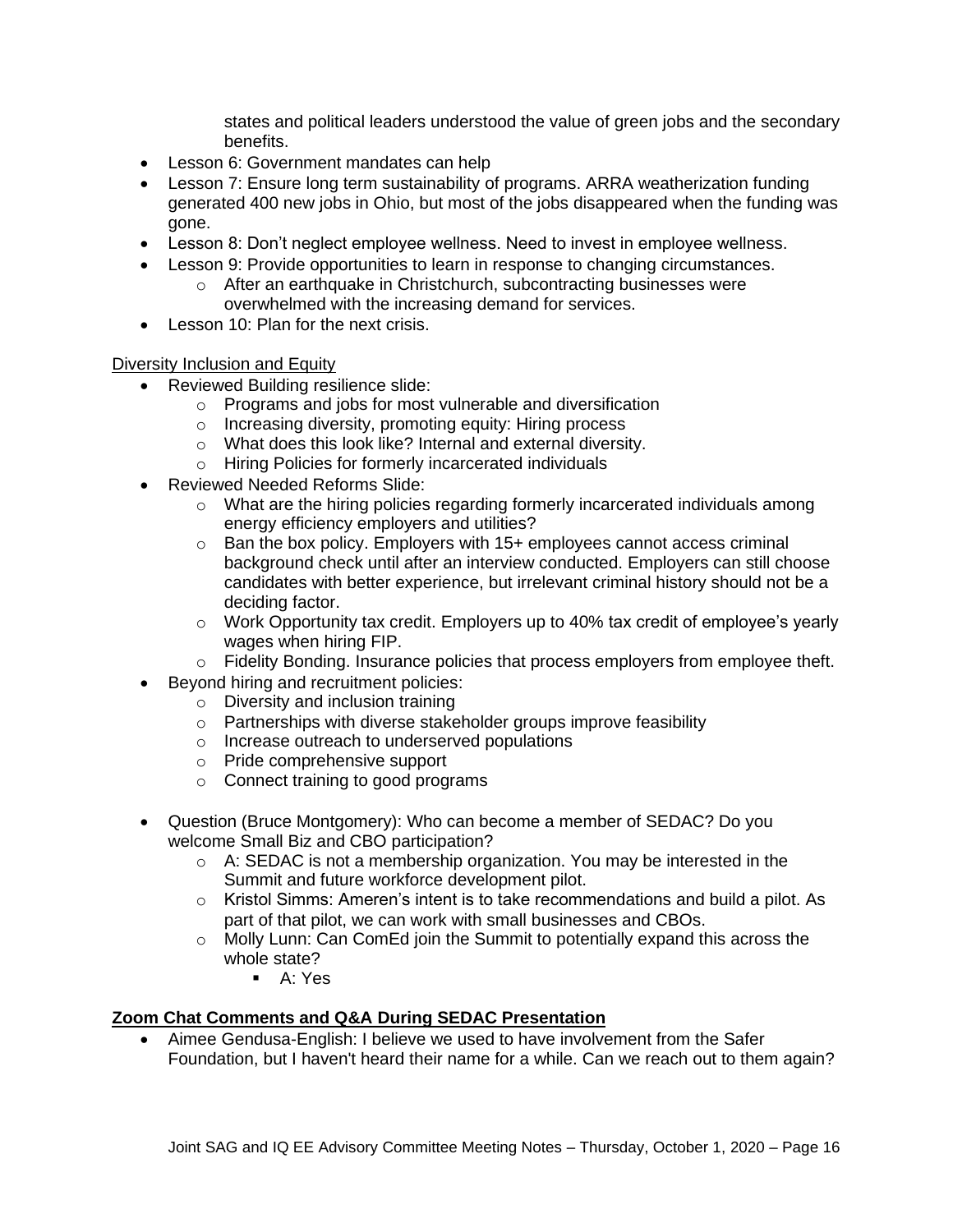- Annette Beitel: Our criminal justice system is profoundly discriminatory. We need to find a way to include formerly incarcerated people in the clean energy economy. Thank you, Linda and SEDAC for showcasing this important issue.
- Angie Ostaszewski: Kudos to SEDAC and the entire research team! It has been an incredible learning experience for our entire team to work with you on this research project and we look forward to having folks attend the summit in November!
- Naomi Davis: Agreed, heartfelt. Formerly incarcerated are the equivalent of anyone anywhere except they were targeted because they were black men. Don't be surprised when they are smart, productive, creative, and honorable.

## **Small Group Breakout Discussion**

Meeting participants were split into eight small groups to address discussion questions on equity hiring, metrics and reporting, and hiring processes. The notes below were provided to the SAG Facilitator by small group discussion leaders. Notes and small group participant comments are organized under each discussion question.

### *Equity Hiring Question 1: What are strategies to increase the number of diverse vendors and subcontractors that deliver EE programs in Illinois?*

- Database approach discussed earlier today. Having resources ready prior to the need. Often fairly tight timeline for implementation. Having resources ready and prior to ask is really important.
	- o Walker-Miller has been instrumental in helping Am IL develop the database. Superhelpful when get a quick ask. We've been able to utilize that in an efficient manner. Pretty well organized and categorized by products and services. We have been able to access it efficiently.
- Meadows Eastside recruits volunteers to do our programs. Since we use volunteers, diversity is paramount. We recruit from local block clubs and CBOs. Park advisory councils, churches, community groups. Usually live in communities. Screen volunteers. Returning citizen does not exclude them; determines what their role will be. They may not be going on-site to property, for example.
- Barrier to hiring practices = if someone has a record.
- Hiring prerequisites help may be needed with insurance issues.
- Identifying items that could be barriers, and helping them be successful. Don't just bring them in the door. Making sure the program fits the needs.
- Getting the partnership established; figure out how to make it work.
- Make sure we don't set false expectations with people about what we can and cannot do. We cannot direct their hiring practices.
- How do I we expect teams to look? Contractors also need to take the steps to diversify the workforce. Even the reporting – how do we do that? Don't set improper expectations.
- Hiring those who have negative records Illinois Department of Employment security has a fidelity bond available. There is a bond specifically for employee dishonesty. There is a whole list of things that are covered. IL Department of Securities website – Fidelity Bond.
- Shout out to Ameren IL. We have worked with Ameren IL on supplier diversity and contractor diversity as well. They have recently implemented a process. When we are talking about smaller/diverse contractors, they have never really needed a policy of that size. Ameren IL has looked a look at case by case basis. Making a decision about whether this insurance applies.
- I previously worked for Mayor's Office, to get ex-offenders back to work. One of the main focuses the fact that what we trained them about- you are not what you did. That is not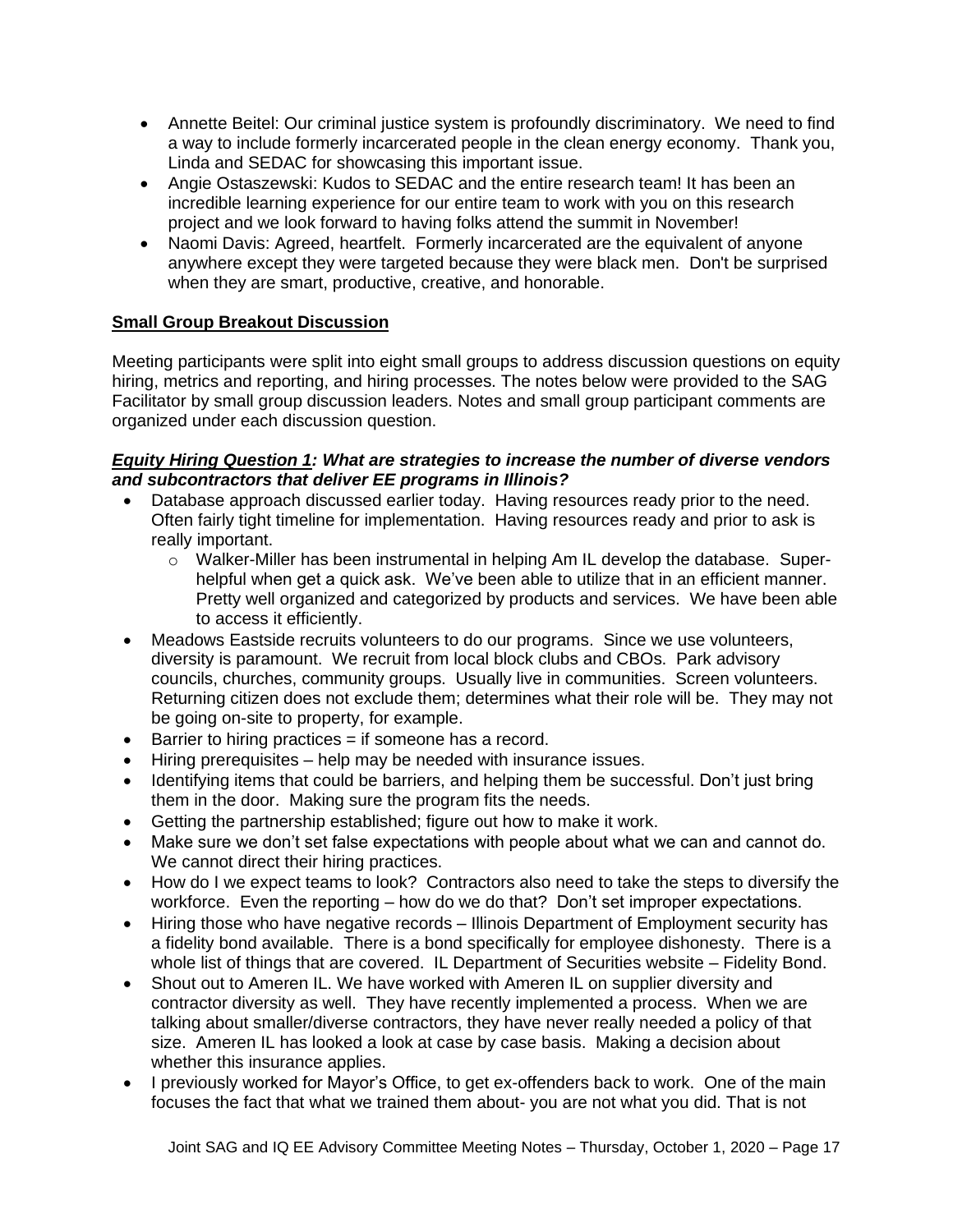who you are. One of the basic things we have to concentrate on. Get them work ready. Taking them through a workforce development program. Sending them on jobs for hire. Find a company more apt to hire them. They know how to manage their time. They have been vetted. It does not have to be a 12-week training. It gives them the guidelines. Should not have to take 12 weeks. Getting to work on time; soft skills.

- Incubator programs with follow-up after graduation.
- Clear goals with monitoring.
- Intentionality are there written goals that we are trying to follow? This is the first step in getting to where we need to go
- ComEd we need to try and do more, and set up our own internal strategy, to have our own implementation contractors committed as well. We are committed to growing this diversity spend across the board. We have a large service provider network at ComEd; there are barriers to getting certified as diverse companies.
- Examples to barriers to getting certified a lot of our service providers are 1-5 person shops. Sometimes their office is directly out of their home; this could be a challenge to certification. There is also a cost component to getting certified. Paperwork is also a barrier; timing is also a challenge. It can take up to a year to get certified.
- Challenges with how certifications are defined such as non-profits not being included in the definition of 'diverse vendors'
- Comparing and organizing a list of diverse vendors across all utilities in Illinois,
	- $\circ$  Non-local organizations opportunities to work in Illinois, fulfill requirements
- Firm commitments
	- o Utilities are in a position to create space to drive innovation within DBEs
	- o Establish specific targets %age targets (spend, number of businesses), specific to the community make up / demographics
- Identify and utilize existing organizations with networks of diverse businesses
	- o Illinois Black Chamber, etc.
- Consider alternative approaches to engaging DBEs sometimes easier to introduce new vendors by engaging on a portion of delivery / a targeted role
- Invite DBEs to the table create specific roles, welcome them / reach out to them
- Seek local community partners who can assist in reaching new businesses, players within the community
- Ensure a mix of strategies
- Vocational schools, training programs identify the specific technology / priority need, develop programming within the local schools, connect utilities to those programs for recruitment
	- o Ex. scholarship program with Ameren IL
	- $\circ$  May not require investment from the utilities on funding participant training directly could see benefit from the partnership
- Require diverse vendors to be certified. Maybe have a group assist vendors to be certified?
- Working with the community colleges in Chicago—building trades, get more involved in that pipeline.
- Encourage energy efficiency in building trade. Connect them with jobs or start their own businesses.
- Local, community partnerships. Don't just post on linked in. Connect with local community.
- Measurement is really important. Have a baseline, be able to track progress towards goals.
- More grants to have members who reflect community promote EE in that community.
- To find interns: Go through Urban League. Have a great youth program.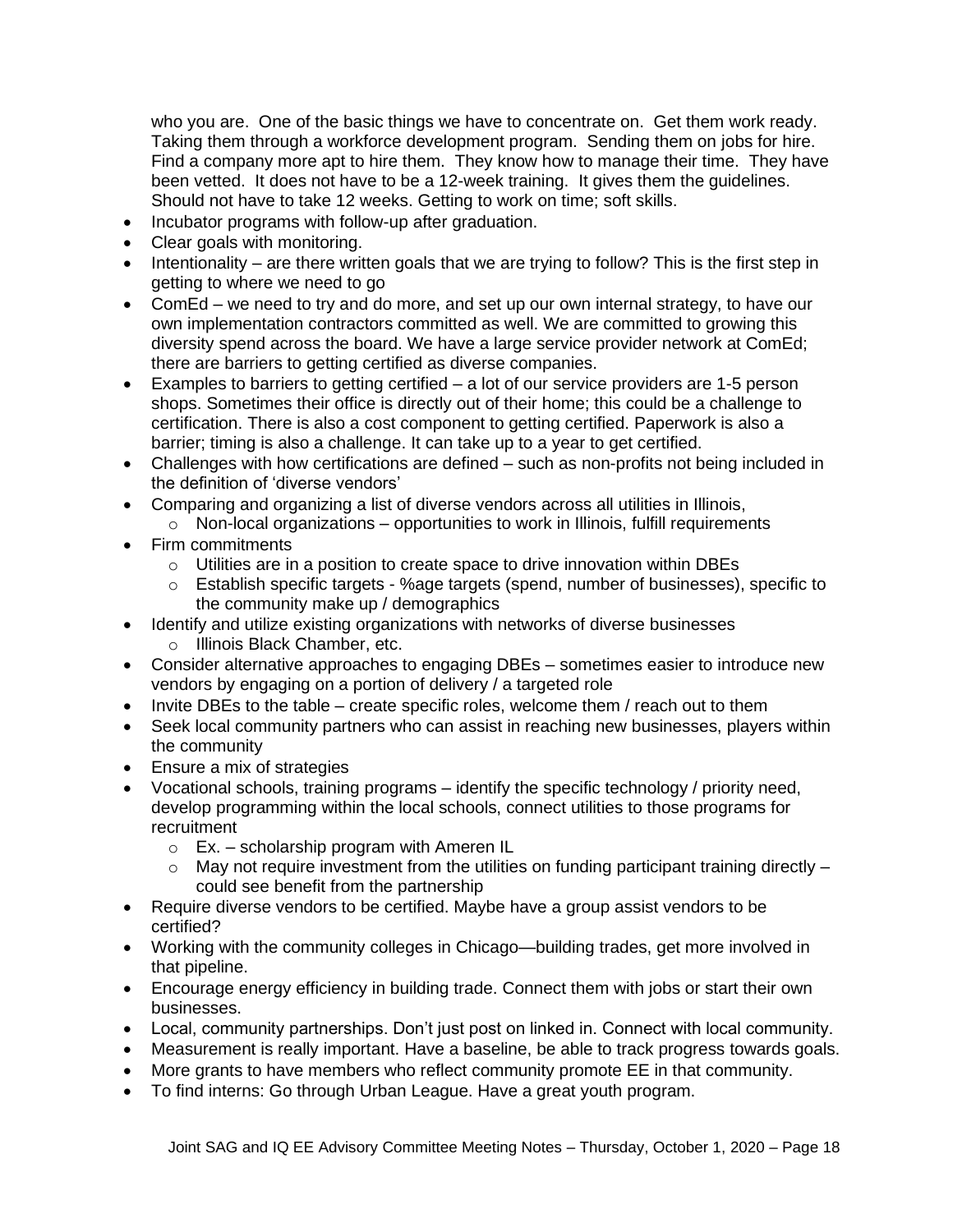- Connect with organizations that serve the populations you are targeting.
- Consider size, expectations: manage the scopes (divide them up) so that smaller organizations can get involved.
- RFPs: How can you communicate opportunities to people?
- Going into communities and seeking out people that have experience or have an idea of how to do business in that area
- Non-traditional outreach does anybody read classified ads in the paper anymore?
- Getting the word out
- Diverse businesses are hard to locate only certified are searchable in databases asking around, verification calls, intentional about efforts
- Making sure of program needs for IC or client search for those business types in community or nearby community
- Program incubator approach make them prepared to have skills and etc. required to be contractor/sub

### *Equity Hiring Question 2: What barriers and potential solutions exist for companies seeking contracts with utilities?*

- One of the main barriers is access access to RFPs and RFIs. Most utilities use some type of portal where they issue the RFPs, RFIs. Contractors don't know that they are there. Networking can take a long time.
- Lack of access to capital.
- Understanding/knowing key decision makers
- Utility Engagement/Relationship
- Access
- How can we track contractors that are heavily diverse within the company, but not certified?
- Partnerships between implementation contractors who are familiar with utility contracting and new DBEs as a launching point to working with the utilities
- Applying for funding/proposals/opportunities
- Certification
- Background, screening requirements—legal, recreational, marijuana
- Criminal records
- Practicum program between implementers and community colleges/trade schools
- Access to capital
- Potential solution: mentoring, building relationships. Mentor/protégé relationships.
- Prioritized: Have a prime and multiple subs for implementation work, task-order
- Training, diverse incubator
- Informal mentoring/buddy relationships to help new service providers
- Application process to apply to be mentor/mentee. SolSmart does this.
- Staffing grants. Get paid for training, certifications.
- Skills
- Contracting
- Even if they have the skillset, can it be improved?
- Equipment old/outdated and needs upgrading
- Enough trucks, and reliable
- Access/knowledge of RFPs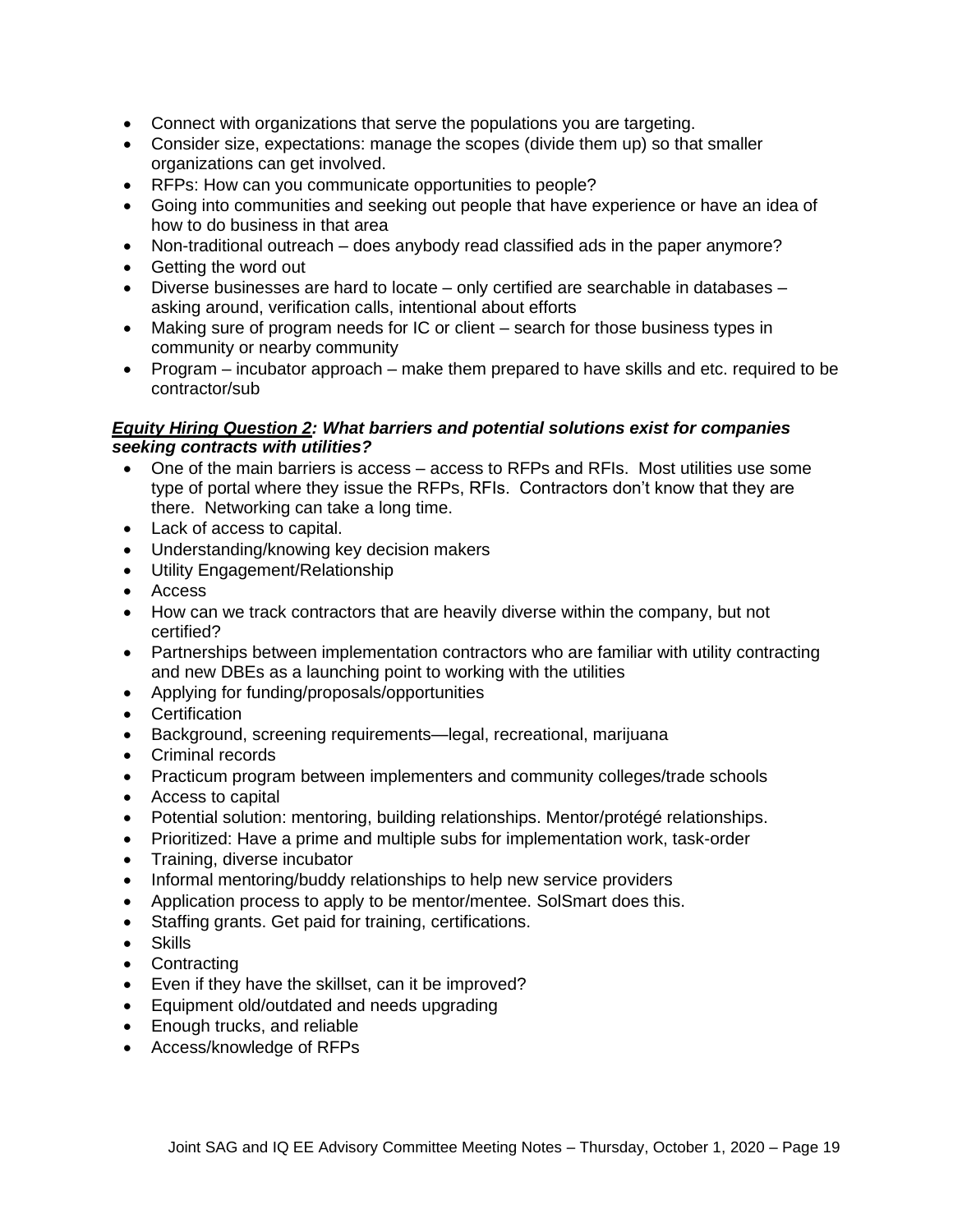### *Equity Hiring Question 3: What barriers and potential solutions exist for utilities in equity hiring?*

- Intern/mentor/trade programs solutions
- Stringent Hiring policies/practices
- Lack of sourcing and relationship with and within community
- We heard a lot about previously incarcerated individuals how do the utilities approach that? Is there any latitude?
- Is there a reference in FEJA to previously incarcerated individuals?
- Revise / rearrange the criteria used for seeking and engaging diverse vendors
- Not knowing about the organizations out there outreach, promotion and open calls for information to develop list of potential suppliers
	- o Widen the net on RFP solicitations
- Incubate, support DBEs
- How do we get an RFP to people we don't know? Working on solutions making things more accessible. Inviting people to RFPs, not just known individuals. Search them out intentionally.
- Feedback from vendors requirements to participate in projects are unrealistic (e.g. insurance not needed for the service/good being provided).
- Management company/coaching through the paperwork process  $\circ$  Separate from utility – prevent conflict of interest; arms-length
- Back office capacity and support to dedicate the time for RFP
- Communicate barriers back to utility to improve procurement process requirements appropriate to level of work being done
- Prime or sub look at providing assistance
- Diverse requirements for contracts percentage to be filled often the experience is that the primes are only looking to fill a portion of the contract with a certain type of diverse contractor – not always provided the same opportunity. Bare minimum requirement, no intention beyond that to hire diverse vendors to fulfill needs. Preconceived notions that diverse contractors can't fill the needs.
	- o Incentivizing in some way but have to want to provide equitable opportunity to everyone.
	- o Pay-for-performance contract

### *Equity Hiring Question 4: How can EE implementers / vendors / evaluators / others also be committed to equity hiring?*

- Offering flexibility (Child care, scheduling, work from home)
- Experience vs Degree
- Training
- Providing flexibility and skill/cross Training
- The challenge is that utilities have not required or demanded this (equity hiring or diverse hiring)
- Implementation contractors, evaluators must meet minimum spend (% of total implementation budget contract) per utility contract requirements
- Host lists of DBEs currently partnered, add based on additional research make accessible to all vendors within the EE space throughout the space
	- o Include communication / promotion
- Continue to expand / adjust during implementation  $-$  "no opportunity is too small" look at all vendor / contracting opportunities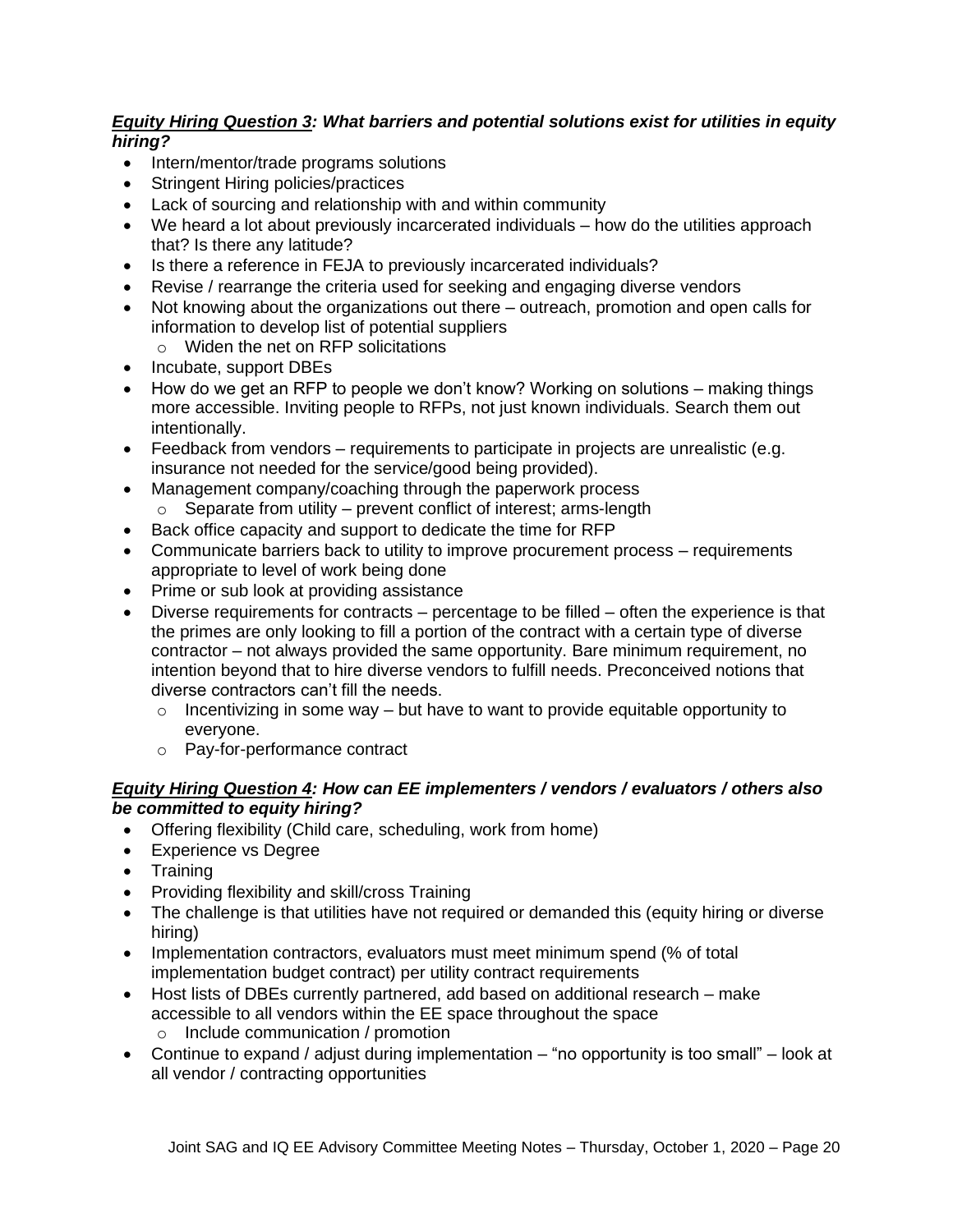### *Metrics and Reporting Question 1: What type of information sharing on EE equity hiring would be useful from utilities and others working in the EE industry? How often and in what format?*

- Tracking and Reporting out monthly, quarterly and annually
- Plan vs Actual
- It would be an interesting metric to know, what is the diversity of the workforce of companies that are under contract with utilities for EE, or for anyone that partners with a utility? Is this also focused on local hiring, or hiring within the state?
- A geographic metric where is your hiring happening?
	- o Geographically it's important that the service providers reflect the diversity of the people receiving the service. But how do you define diversity? The majority of contractors are required to get EE certification through the ICC; perhaps in that process information could be collected on whether that contractor has a diversity certification, and the diversity of their staff?
- As a contractor, required to report dollar amount/% of total charged to utility that goes to WBE, MBE, etc contractors.
- Monthly reports feel too frequent, but quarterly reports might be more appropriate?
- Framing: What information should utilities be providing the industry
- Businesses working with that may be eligible for but do not have a certification given certifications are expensive, etc.
- Size, type (engineering, etc.) and location of the business
- Reporting what/how much of the incentive dollars go to the EE workforce/contractors
- What number of the utility contractors are minority-owned, women-owned, veteran owned, etc.
	- o Note that ComEd has a list of multiple categories to track, prioritize,
	- o Better understanding progress
- Percentage of spend, number of DBEs (including total); tracking year-over year changes
- Increase distribution beyond traditional spaces (SAG, ICC)
- Clearly define what role / service the organizations are providing
- Consistent format for the utilities to better organize information
- Outreach how many vendors reached out to/spoken to/responded to RFP
	- o Incentive for going above minimum requirements

#### *Metrics and Reporting Question 2: What metrics or goals should be considered for IL utilities on equity hiring for the 2022-2025 EE Portfolios? [For example: dollars, individuals, avg dollars per individual, per company, per Chicago Community Area]*

- Using dollars or a percentage could be a challenge; may be complicated to use these as metrics
- Contractors often work on dollars that get passed on to the customer / where do you draw that line? There needs to be careful consideration / recognition that \$ for programs goes to the customer.
- For any of these metrics, we would need to baseline them
- % of spend to diverse vendors
- Goals should align with the demographics of the population
- Goals should be embedded within portfolio, not just for vendors but entire workforce
	- o Assigning goals across all aspects, outputs, impacts of the work.
		- **■** Impact contractor workforce in EE, not just office vendors (but also office-related vendors)
		- Overall and granular goals to track where dollars are going on the ground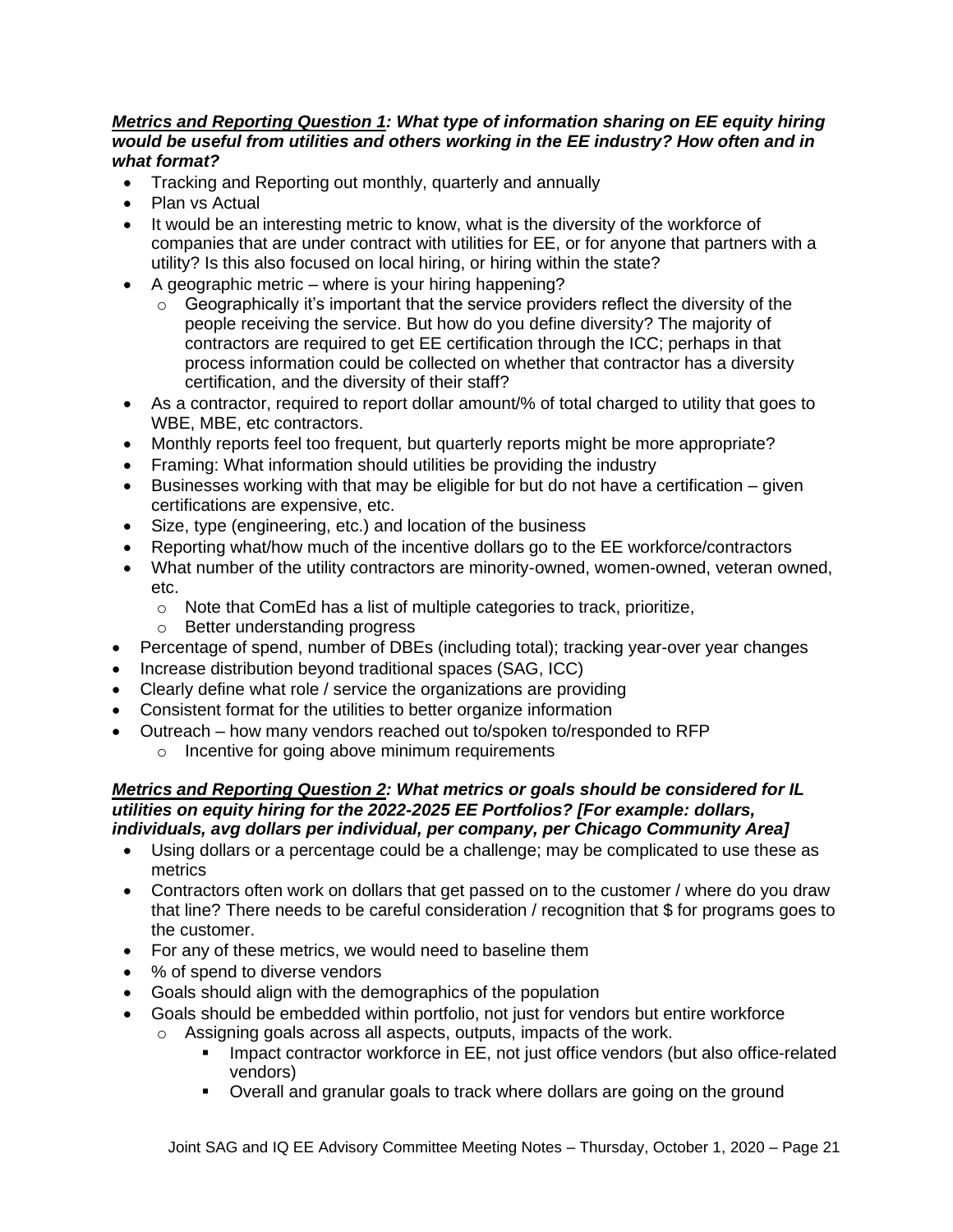- Integrate non-profits with a diverse designation needs to be defined
	- o Legislation has been sought
	- o Elevate has worked on this
- % hired/% over the requirement

### *Hiring Processes Question 1: How can Illinois utilities and others with EE work available in IL equalize the playing field to black/brown vendors or contractors?*

- Sourcing from minority databases
- Transparency
- Relationships so vendor/supplier has firsthand knowledge of program, metrics, pain points, needs
- Facilitating relationships with partners based on strengths and weaknesses
- Outreach and awareness of opportunities; educating the contractors of programs that are available; educating contractors about diversifying their organizations
- Reserve space and resources (make them available) for black/brown vendors/contractors
- Making sure you're doing a good job at vetting and championing those individuals along the way
- There are people that fit the diverse category but they're not necessarily EE driven so at Walker Miller our job is to help train and champion them along the way to get more opportunities in the utility space
- Intentional recruiting and identification of candidates
- A lot of mentoring, shadowing, and helping along the way
- It's not just enough to get bodies in the program, but it is critical to ensure they are successful
- From a utility perspective the biggest component is the identification portion. If we had a database of diverse vendors, we would definitely utilize it. We can find diverse vendors but are they developed enough for the specific EE job/role - and are they going to get that return on savings. As much as we want to help those entities grow, our priority is our customer. Nicor gas is very intentional about this. But with all the effort we're doing, we gotta do better. It has to be a no excuse type of mindset. If you can't find it, you have to help organizations develop for the long haul. Has to be intentionally baked in for a role that is long-standing
- It is very important for the utility to really identify these pipelines where people can really feed into
- Being intentional about what roles are available in the EE space
- One of the really important points here, is it is not enough to just identify an opportunity we have to help shepherd them through the process. We have tried to take an approach to help with staffing grants, and capacity expansion. Dollars are not necessarily guaranteed. As much good as we all think we're doing, there is so much more to be done
- When I look at the Ameren footprint for example, it is really about being that connector to help these companies get to the next level. They have the skill set, they have the capacity, how do you get them to the next level. You don't have to go outside of your community. You just need to help stand companies and organizations up
- Utilities have to be flexible
- Ground up long term game. Start with younger generation HS/college aged and provide introduction to the opportunities. Focused in areas where there is a diverse student base.
- Internships are great multiple points of entry (office, field, installation, etc.) good way to vet the work ethic and ability.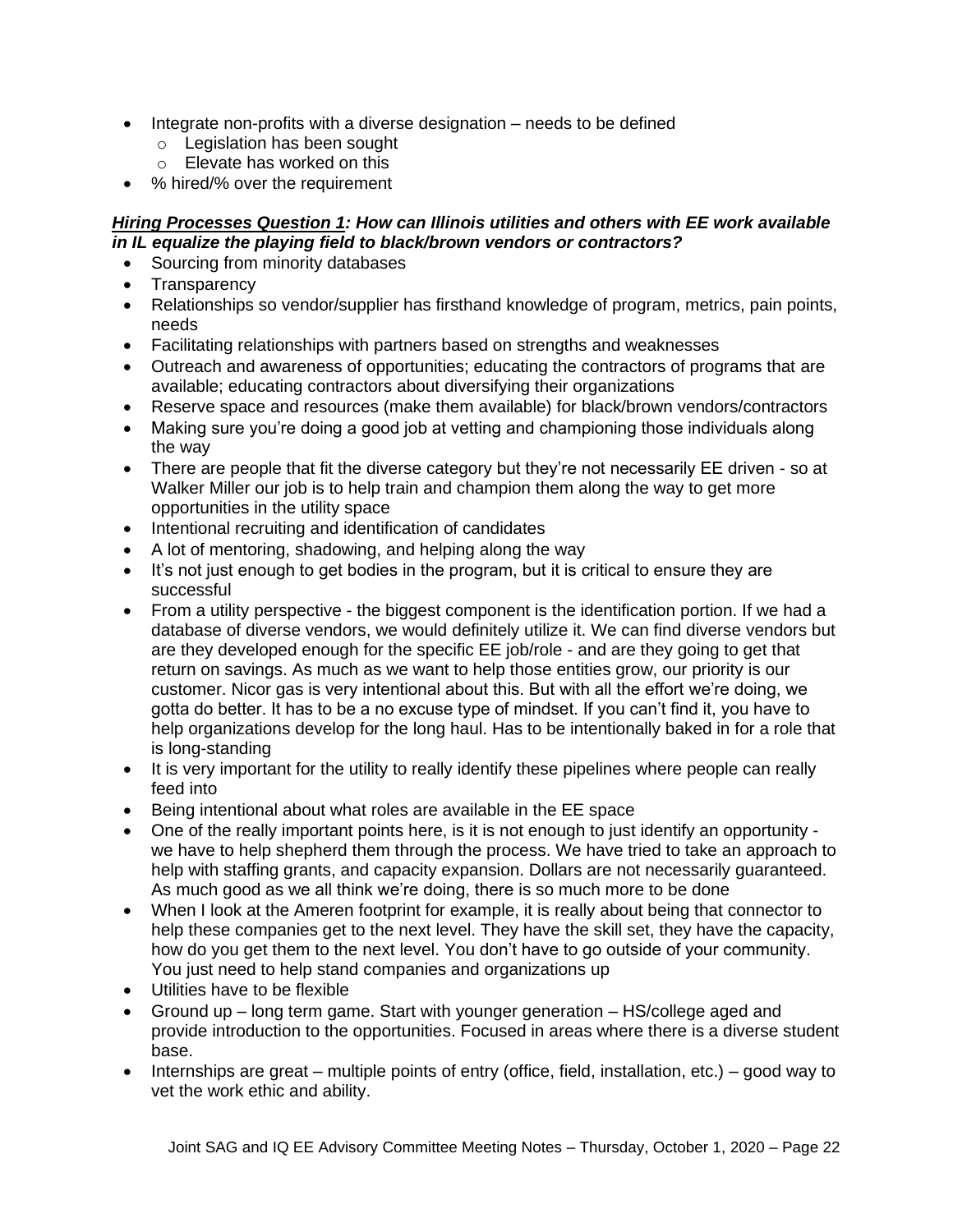### *Hiring Processes Question 2: How can Requests for Proposal (RFP) processes + bidding opportunities be made more accessible?*

- Access based on capabilities not Tier I or Tier II
- Notification of upcoming bids so they can plan for response
- Providing information to potential bidders on "submitting a successful RFP" would be helpful
- We have to learn to adopt to our usual boilerplate of requirements
- We don't have all the answers, but learned a lot through the last round of RFPs
- Ameren has expanded our network, and found some new places to post RFPs
- There's not a silver bullet
- Challenge of utilities going through mergers/getting bought out which can lead to new corporate requirement and bureaucracy
- Should create internal group within our organizations, to provide assistance to new organizations and businesses looking to complete our RFPs
- It is hard to have these businesses focus efforts on one RFP and potential opportunity
- We need to think about what we require and how this is digested by smaller orgs
- One step Ameren IL took this year was to share all opportunities available with current vendors
- I wonder if there's a standardized format we could think about so that an applicant knows that they are going to be required to have a certification in this. So that way the applicant knows that they need to do x,y, z ahead of time. Is there some standard documentation or standard way?
- Something like when you're applying for colleges "the common application" something like that for RFPs?
- In a way, every utility has things that are specific to them. It would be a combination of some common application pieces and some specifics. So every time I see a utility RFP, I know they will be looking for these few things.
- The RFP process in general is daunting. Between the IT and insurance requirements, it would appear that many small businesses get shut out.
- Has there been an evaluation done of the utility RFPs? What questions are the most burdensome and prohibitive. And if not, perhaps that's a first step to identify how to make the RFPs more accessible
- Scoring protocol on RFPs can be prohibitive, such as non-profits not getting diversity points
- Also recall intense levels of insurance and IT requirements so even if a contract can be filled out, the IT piece may be prohibitive
- Have also heard that sometimes it is the parent company requirements that make it particularly restrictive
- One way I've heard utilities get around those IT issues, etc. is by doing subcontracting
- Try to ensure that communications is always inclusive of sub, and we could make that a requirement with the prime
- The reality is we're businesses and businesses are very risk averse, which is way many of these requirements are set in place

## *Hiring Processes Question 3: How can training opportunities be made more accessible?*

- Post with community groups, schools, churches....
- Offer subsidized
- Offer within communities via community organizations with morning and evening options
- There is a lot that could be established; we need to balance